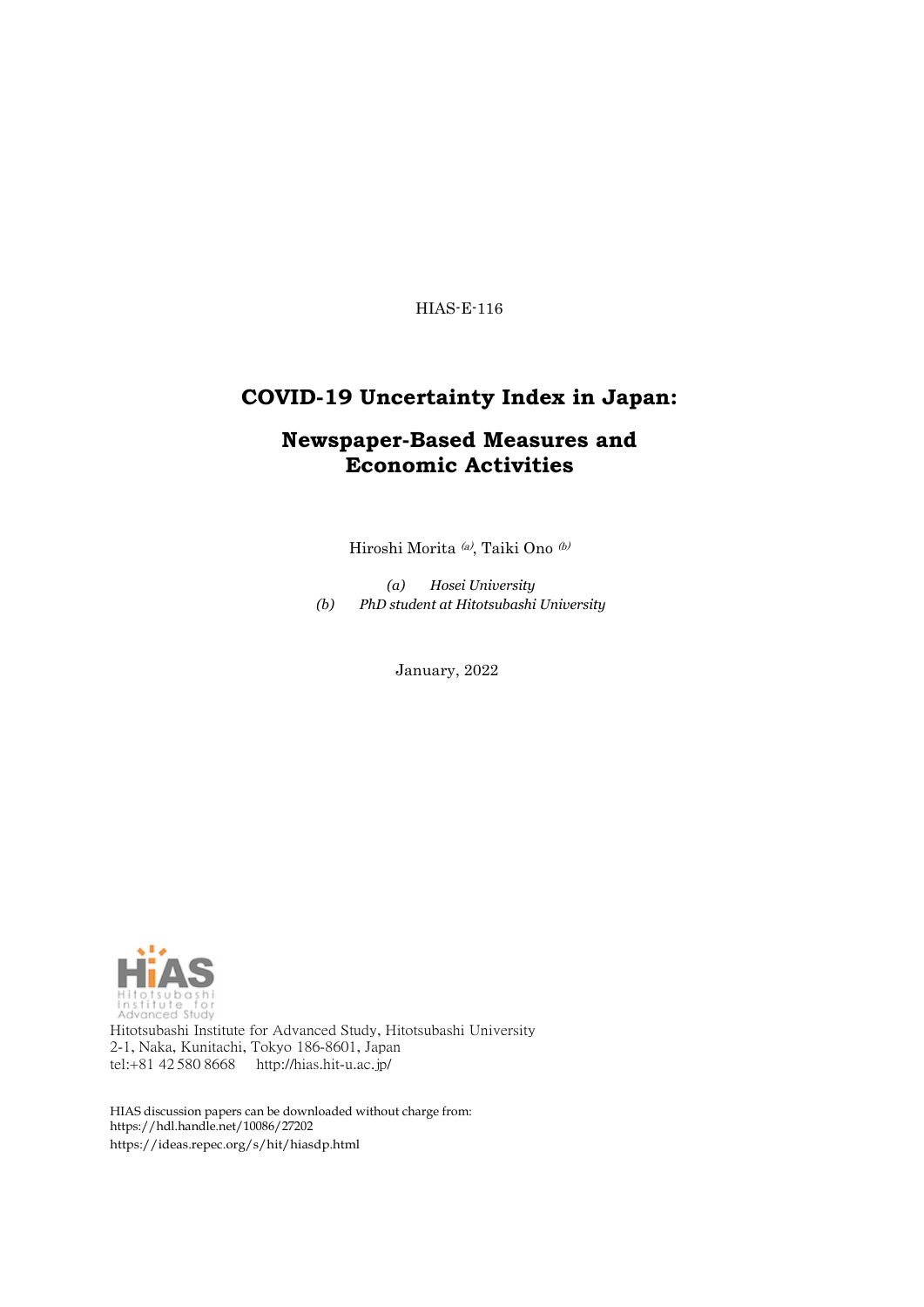# COVID-19 Uncertainty Index in Japan: Newspaper-Based Measures and Economic Activities<sup>∗</sup>

Hiroshi Morita†‡

### *Hosei University*

### Taiki Ono §

*PhD student at Hitotsubashi University*

This version: January 2022

#### **Abstract**

Measuring uncertainty and its economic impact are of major concern during the unprecedented crisis triggered by the coronavirus disease 2019 (COVID-19) pandemic. This paper constructs a newspaper-based measure that captures the uncertainty induced by COVID-19 and examines its economic impacts using a structural VAR model applied to Japanese data. We develop two types of uncertainty indices and identify two types of structural shocks in the VAR model: one measuring an epidemiological uncertainty, the other a policy-related uncertainty. Our findings are summarized as follows. First, the constructed series of uncertainty shows a spike after COVID-19 related events, indicating that our indices work well as a measure of COVID-19 induced uncertainty. Second, stock market variables show statistically significant responses to a policy-related uncertainty shock rather than an epidemiological uncertainty shock. Third, in contrast, real variables such as mobility and consumption tend to respond significantly to an epidemiological uncertainty shock. These findings highlight the importance of considering different types of uncertainty in order to properly assess the impact of COVID-19 induced uncertainty on economic activity.

**Keywords:** COVID-19, uncertainty, newspaper-based approach, VAR model.

#### **JEL classification:** C32, D80, E44,

<sup>∗</sup>This research was funded by Grant-in-Aid for Young Scientists 19K13652 and Grant-in-Aid for Scientific Research (A) 20H00073. Errors, if any, are entirely the authors' responsibility.

†Address: Hosei University, Faculty of Economics, 4342 Aihara, Machida, Tokyo 194-0298, Japan. *E-mail address*: morita-h@hosei.ac.jp

‡Corresponding author.

§Address: Hitotsubashi University, Graduate School of Economics, 2-1 Naka, Kunitachi, Tokyo 186- 8601, Japan. *E-mail address*: ttaiki.ono@gmail.com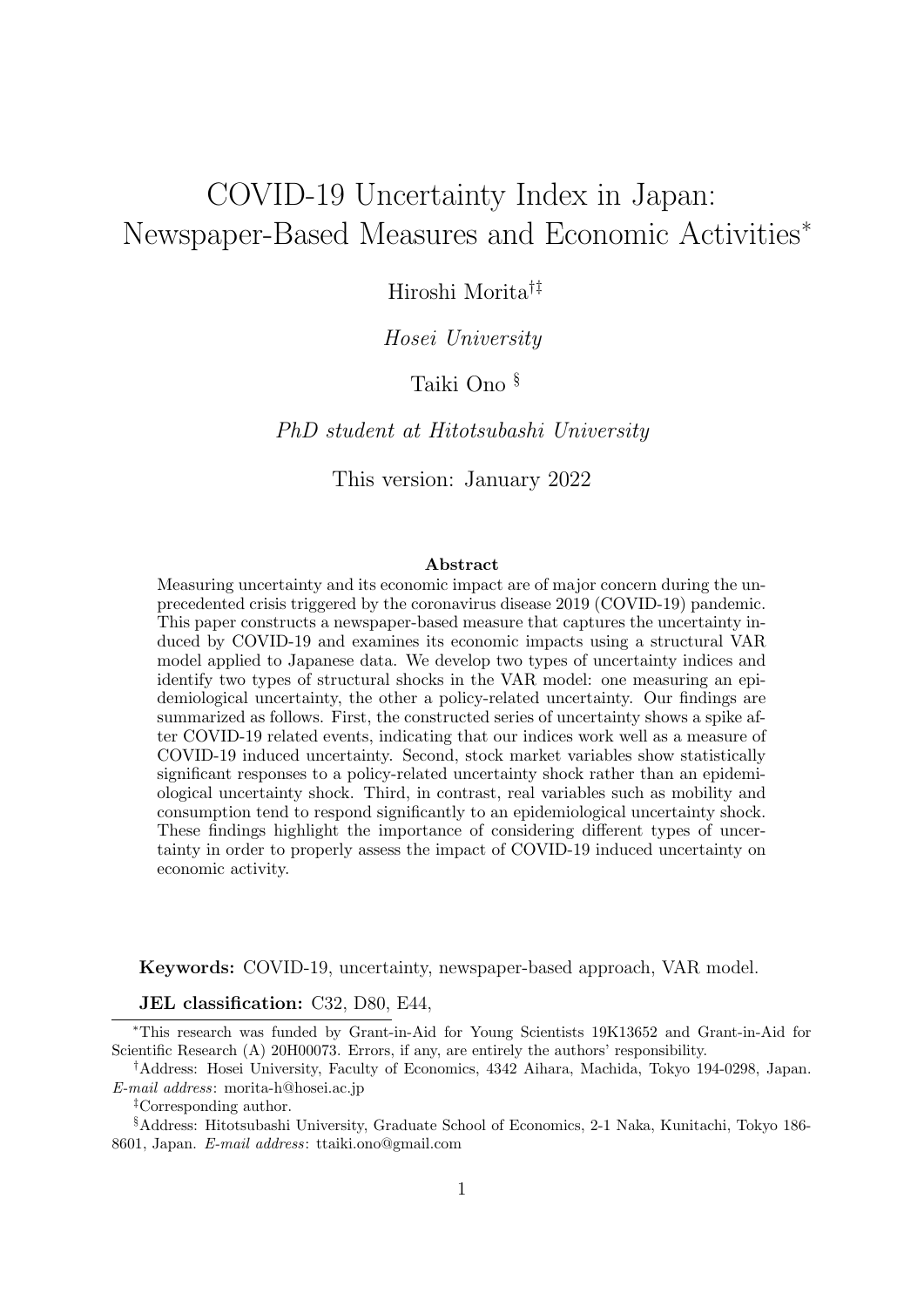# **1 Introduction**

After the outbreak of coronavirus disease 2019 (COVID-19), a great deal of uncertainty surrounds humam activities, causing both economic and non-economic problems worldwide. In the case of Japan, the government declared a nationwide COVID-19 state of emergency multiple times, requesting that people refrain from non-essential outings and that restaurants shorten their business hours and not serve alcohol. In addition, events such as sports matches or concerts, including even the Olympic Games, were canceled, postponed, or held with an attendance cap. Moreover, the state of emergency was repeatedly extended more than planned, and there remained uncertainties until the last minute whether the Olympic Games would be held. Such micro-level uncertainties, which have a significant impact on people and business, also possibly lead to macro-level uncertainty.<sup>[1](#page-2-0)</sup> In fact, real GDP growth in the second quarter of 2020 shrank an annualized 27.8% from the previous quarter, while it grew an annualized 21.4% in the subsequent third quarter.[2](#page-2-1) The former figure is the largest shrinkage on record and the latter is the highest recovery since 1968, both these figures have shown considerable volatility and deviated significantly from the private forecasts by the think-tank, such as the *Japan Center for Economic Research*, just before the release of the data.[3](#page-2-2)

Amid this unprecedented spike of uncertainty, this paper investigates how COVID-19 induced uncertainty impacts economic activities measured by financial and real variables in the spirit of [Bloom](#page-24-0) ([2009](#page-24-0)) who emphasize the role of uncertainty on economic activity. To this end, we develop a newspaper-based index for quantifying the uncertainty induced by COVID-19 and estimate a VAR model to assess the effect of the uncertainty on economic activities. Our approach is similar to that whereby [Baker et al.](#page-23-0) ([2016\)](#page-23-0) construct the economic policy uncertainty (EPU) index, but our procedure makes it possible to extract uncertainty induced by an epidemiological feature of COVID-19 and by government

<span id="page-2-0"></span><sup>&</sup>lt;sup>1</sup>[Miyakawa et al.](#page-24-1)  $(2021)$  estimate the potential number of firm exits during the pandemic. The analysis shows that the pandemic increased the firm exit by 20 percent compared to the previous year under some conditions.

<span id="page-2-1"></span><sup>2</sup>These GDP growth rates are estimates released in the first preliminary estimates of quarterly estimates of GDP.

<span id="page-2-2"></span><sup>&</sup>lt;sup>3</sup>The first estimates of GDP growth in the second and third quarters of 2020 were published on August 17th and November 16th, respectively. The monthly survey of professional forecasters in Japan, released by the *Japan Center for Economic Research*, reported forecasts of real GDP growth rate of -26.59% for the second quarter on August 13th and of 18.03% for the third quarter on November 11th.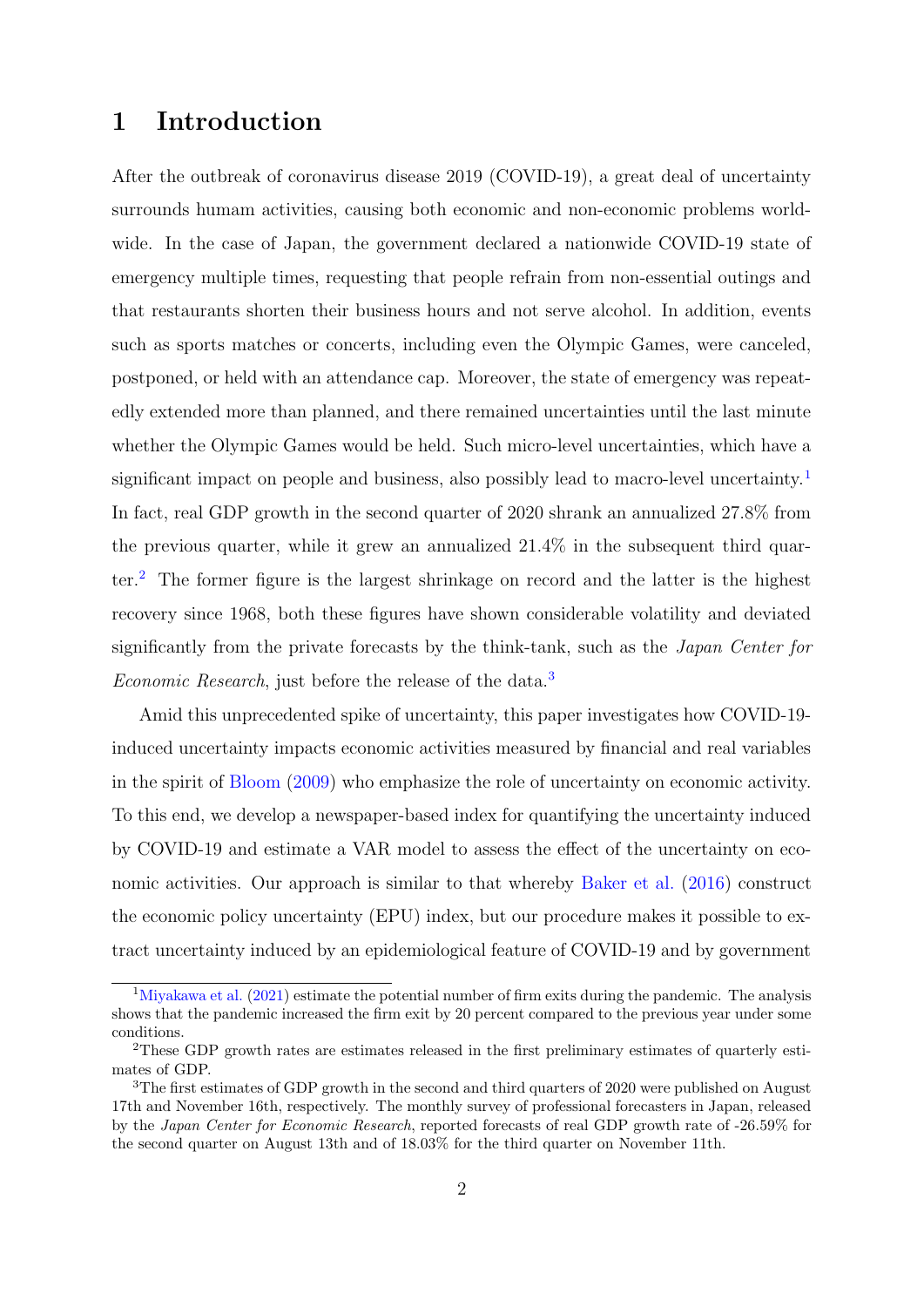reaction to the pandemic of COVID-19. There are some features of the newspaper-based approach relative to other uncertainty measures.<sup>[4](#page-3-0)</sup> First, since people perceive many situations via newspapers, it reflects households' perceptions about uncertainty. It is not a technical uncertainty measure in the financial market, and it is possible to analyze its connections more broadly. Indeed, we examine the effect of uncertainty induced by COVID-19 on stock market variables, the flow of people, and private consumption by incorporating each variable into a VAR model in turn. Second, the approach can collect daily and more timely data, and the lag between events and their reference is shorter, usually a day. This characteristic allows us to satisfy the request of the government and households for a timely measure of the uncertainty the economy faces under the infection situation and with response by the government unfolding and changing so rapidly. Third, it is easier to identify the source of uncertainty since the approach rests on text mining. We can specify the cause of the uncertainty and how it occurs by selecting terms in newspaper articles. Utilizing this property, we construct two types of uncertainty indices that capture the epidemiological and policy-related uncertainty of COVID-19, and clarify the source of uncertainty.

Although many studies have pointed out the increment in the uncertainty during the pandemic (e.g., [Baker et al.](#page-24-2), [2020b](#page-24-2); [Chen et al.,](#page-24-3) [2021](#page-24-3); [Morikawa](#page-24-4), [2021](#page-24-4)), to our knowledge, there have been only two studies of the economic impacts of uncertainty induced by COVID-19, by [Baker et al.](#page-23-1)  $(2020a)$  $(2020a)$  and [Caggiano et al.](#page-24-5)  $(2020)$ <sup>[5](#page-3-1)</sup> Even such studies only examine the effects on output or stock prices using existing uncertainty indices. This paper constructs a unique measurement for daily time series of uncertainty induced only by COVID-19 (the Economic COVID-19 Uncertainty index, ECU) and comprehensively examines its economic impact. Notably, we construct the following two types of ECU indices by exploiting a newspaper-based approach: ECU *with* policy and ECU *without*

<span id="page-3-0"></span><sup>4</sup>There are multiple measures of uncertainty, but what uncertainty means differs among them. For example, volatility indices, such as the Nikkei Volatility Index for Nikkei 225 and VIX for S&P 500, reflect uncertainty in the financial market, and what they identify as uncertainty is the near-term price volatility of stock prices. Contrary to the approach incorporated in the financial markets, forecast disagreement is an uncertainty measure based on the dispersion of the point forecast of the macroeconomic variables among experts. [Baker et al.](#page-24-2) ([2020b](#page-24-2)) and [Altig et al.](#page-23-2) ([2020\)](#page-23-2) detail the characteristics of each uncertainty measure.

<span id="page-3-1"></span><sup>&</sup>lt;sup>5</sup>Many studies not limited to uncertainty have examined the impact of COVID-19 pandemic. See [Brodeur et al.](#page-24-6) [\(2021](#page-24-6)) and [Goldstein et al.](#page-24-7) [\(2021\)](#page-24-7) for surveys.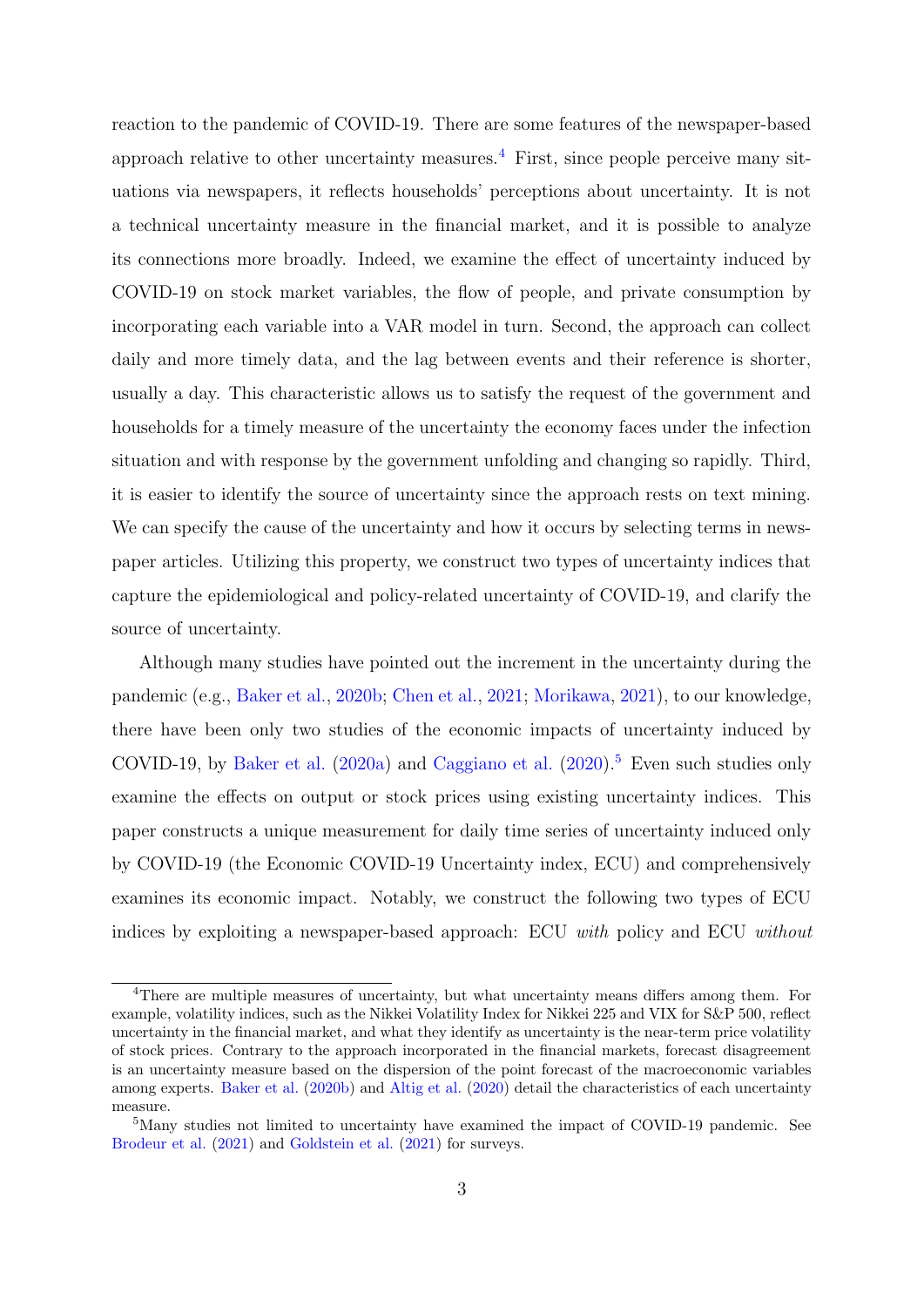policy. The ECU *with* policy is constructed based on the number of articles that contains "Economics", "COVID-19", and "Uncertainty" terms, while the ECU *without* policy is constructed by removing the articles that contain "Policy" terms from the articles of ECU *with* policy. Moreover, we identify two types of COVID-19 uncertainty shocks by incorporating these two measures of COVID-19-related uncertainty into the VAR model. We refer to each uncertainty shock as a COVID-19-specific uncertainty shock and a COVID-19-related policy uncertainty shock. The former shock is considered to capture the epidemiological uncertainty of COVID-19 in the sense of being independent of policyrelated factors, while the latter literally captures the policy-related uncertainty. This more specifically identified source of uncertainty is crucial for real-time data analysis and a more detailed and pertinent policy reaction. To the best of our knowledge, no study has decomposed the source of uncertainty induced by COVID-19.<sup>[6](#page-4-0)</sup>

Our findings in this paper are summarized as follows. First, the constructed series of COVID-19-related uncertainty, both the ECU *with* and *without* policy, shows elevated uncertainty in the early stage of the COVID-19 pandemic, which is consistent with the literature and our intuition. We also confirm that the two indices peak at different time, and the movements of these two uncertainty indices are compatible with specific events that may increase uncertainty. Therefore, the two types of uncertainty indices indeed capture different types of COVID-19-related uncertainty. The comparison with the varying measure of uncertainty reveals that the ECU *with* policy is highly correlated with the EPU, implying that the policy uncertainty and COVID-19-related uncertainty overlap with each other during the pandemic. This implication is also observed in the US, as reported by [Baker et al.](#page-23-1) [\(2020a\)](#page-23-1). In contrast, the ECU *without* policy seems to be uncorrelated with the EPU index, suggesting that it successfully embeds uncertainty caused by the epidemiological features of COVID-19 rather than policy. In addition, both uncertainty indices are unrelated to the fluctuation of infection status, such as new cases of COVID-19, the number of patients with severe cases, and the number of deaths, which are also regarded as a proxy of COVID-19-related uncertainty. Second, based on the VAR analysis, we find that financial variables are affected significantly by a COVID-19-related

<span id="page-4-0"></span> ${}^{6}$ [Baker et al.](#page-23-1) [\(2020a](#page-23-1)) argue that the epidemiological feature of COVID-19 cannot explain the stock market reaction to COVID-19, but their discussion is simply derived from a comparison of the lethality with Spanish flu.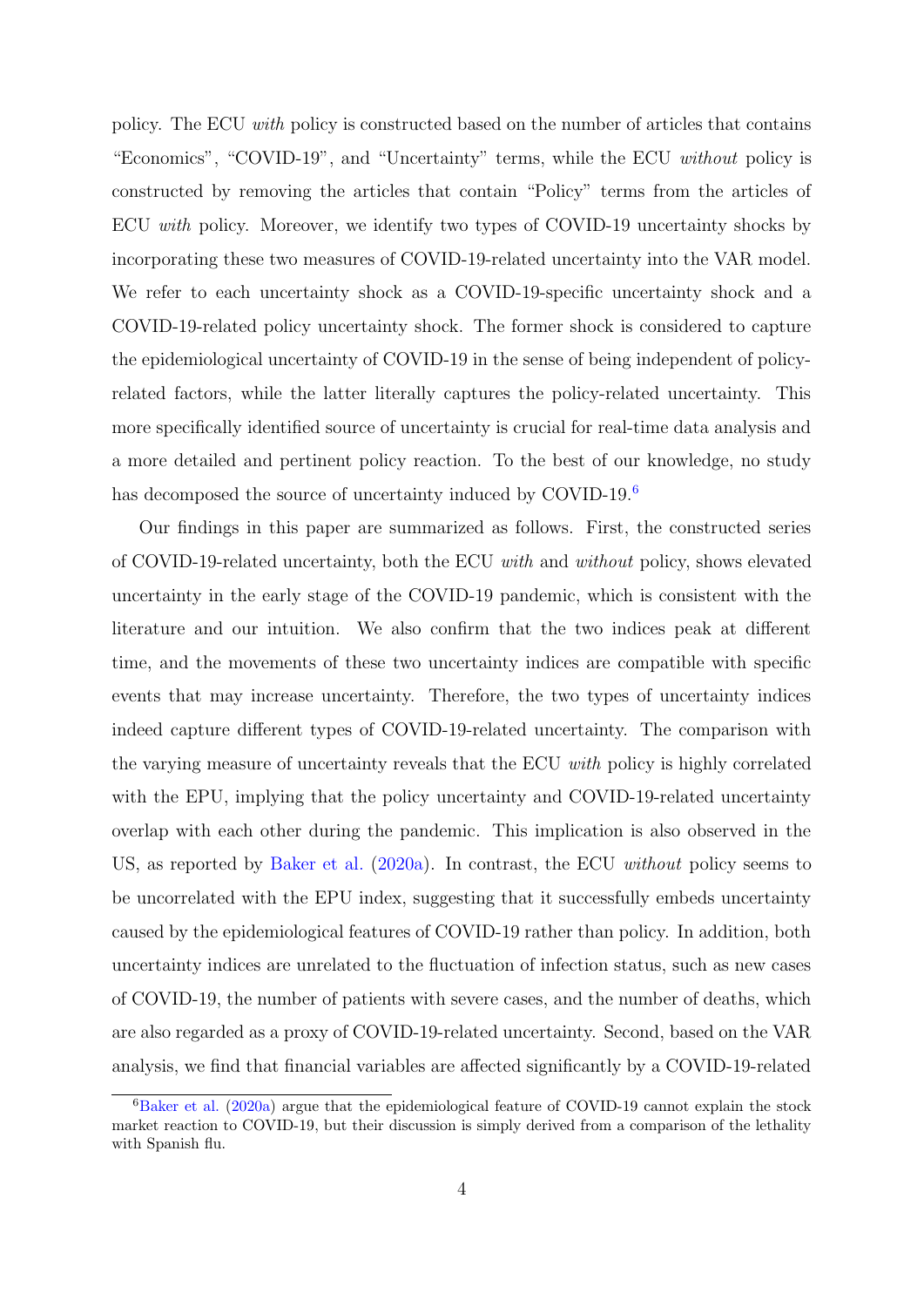policy uncertainty shock while real variables, such as mobility and consumption, are affected by a COVID-19-specific uncertainty shock. Our findings on stock price reactions support the argument of [Baker et al.](#page-23-1) ([2020a\)](#page-23-1) that the epidemiological threat of COVID-19 is not a dominant factor in a significant drop of stock prices in the pandemic. The novelty of this paper is that we directly clarify the source of uncertainty that plays a dominant role in the variation of stock prices rather than guessing its source from a comparison with past pandemic events as in [Baker et al.](#page-23-1)  $(2020a)$  $(2020a)$ . We also uncover from the analysis of the stock market variables that the volatility index shows a significant response only to a COVID-19-related policy uncertainty shock, thereby indicating that the use of stock market volatility (e.g., as in [Caggiano et al.,](#page-24-5) [2020\)](#page-24-5) possibly fails to evaluate the entire impact of uncertainty induced by COVID-19. The real variables, in contrust, chiefly respond to a COVID-19-specific uncertainty shock. In response to a COVID-19-specific uncertainty shock, the flow of people to retail and recreation places, transit stations, and workplaces declines, and the flow of people in residential areas increases. The results are fairly similar to the response of consumption. We can regard a COVID-19-specific uncertainty shock as capturing uncertainty for the epidemiological feature of COVID-19, so the results suggest that people have changed their behavior due to the perceived threat of infection.

This paper is closely related to two strands of literature: one measuring economic uncertainty, especially in the COVID-19 era, and the other measuring the impact of the COVID-19 pandemic. As summarized in [Baker et al.](#page-24-2) ([2020b\)](#page-24-2), economic uncertainty is often quantified by stock market volatility, newspaper-based measures, and business expectation surveys. Among these uncertainty measures, this paper employs a newspaperbased approach, originally developed by [Baker et al.](#page-23-0) ([2016](#page-23-0)) and well known as the EPU index. [Arbatli et al.](#page-23-3) ([2017](#page-23-3)) have published the Japan EPU index. Recently, [Baker et al.](#page-23-4) ([2019\)](#page-23-4) construct a newspaper-based Equity Market Volatility tracker that harmonizes with the movement of the VIX, and [Baker et al.](#page-23-1) [\(2020a](#page-23-1)) apply it to the evaluation of the role of the COVID-19 in the US stock market. Also, there exist some studies that measure uncertainty using a firm-level survey of firms' economic outlook (e.g., [Chen et al.](#page-24-3), [2021](#page-24-3); [Morikawa,](#page-24-4) [2021](#page-24-4)). All these studies, despite their methodological differences, report the same results as in this paper, a massive hike in uncertainty at the early stage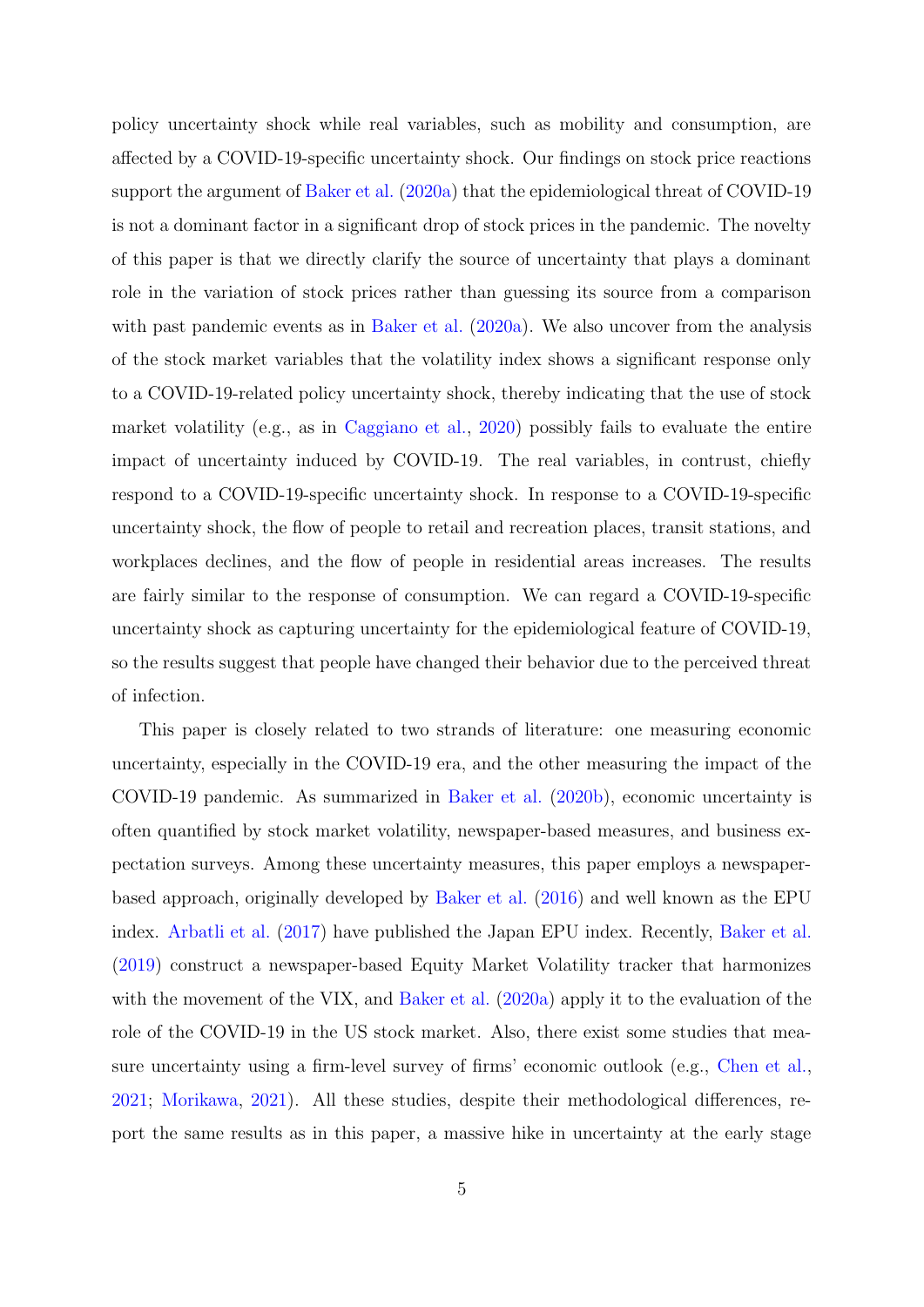of the pandemic. There are also several studies that have examined the impact of the COVID-19 pandemic on economic activities. As comprehensively surveyed in [Brodeur](#page-24-6) [et al.](#page-24-6) [\(2021\)](#page-24-6), the growing literature on this subject has analyzed not only uncertainty but also the consequences of the social distancing policy and other related policy interventions on infection status, mobility pattern, and economic activities. For example, [Coibion](#page-24-8) [et al.](#page-24-8) [\(2020\)](#page-24-8) report that the lockdown policy itself has a significant negative impact on consumption, employment, and households' expectation based on survey data in the US. [Watanabe and Yabu](#page-24-9) ([2021](#page-24-9)) indicate that under Japan's state of emergency, which is not legally binding, information about the risk of serious illness and death from COVID-19 is more likely than the government's request to lead older people to voluntarily refrain from going out. [Haddad et al.](#page-24-10) [\(2021\)](#page-24-10) reveal the impacts of the COVID-19 outbreak and subsequent intervention by the Fed on the corporate bond market. If we limit ourselves to studies that focus on the economic impact of uncertainty induced by COVID-19, [Altig](#page-23-2) [et al.](#page-23-2) [\(2020\)](#page-23-2) show that increased COVID-19 uncertainty causes declines in US industrial production by 12–19%, and both [Baker et al.](#page-24-2) [\(2020b](#page-24-2)) for the US output and [Caggiano](#page-24-5) [et al.](#page-24-5) [\(2020\)](#page-24-5) for the world output report almost the same results. This paper aims to contribute to the literature by providing two types of uncertainty indices that can identify the source of the COVID-19-induced uncertainty and clarifying its effects on economic activities in Japan.

The rest of this paper is structured as follows. Section [2](#page-7-0) explains how to construct both uncertainty indices and discusses the properties of the constructed indices by comparing them with other uncertainty indices and actual events. Section [3](#page-12-0) reports our empirical analysis. We first explain our VAR model and identification strategy and then show the impulse responses of stock market variables, mobility data, and consumption to two types of COVID-19-related uncertainty shocks. Section [4](#page-22-0) concludes.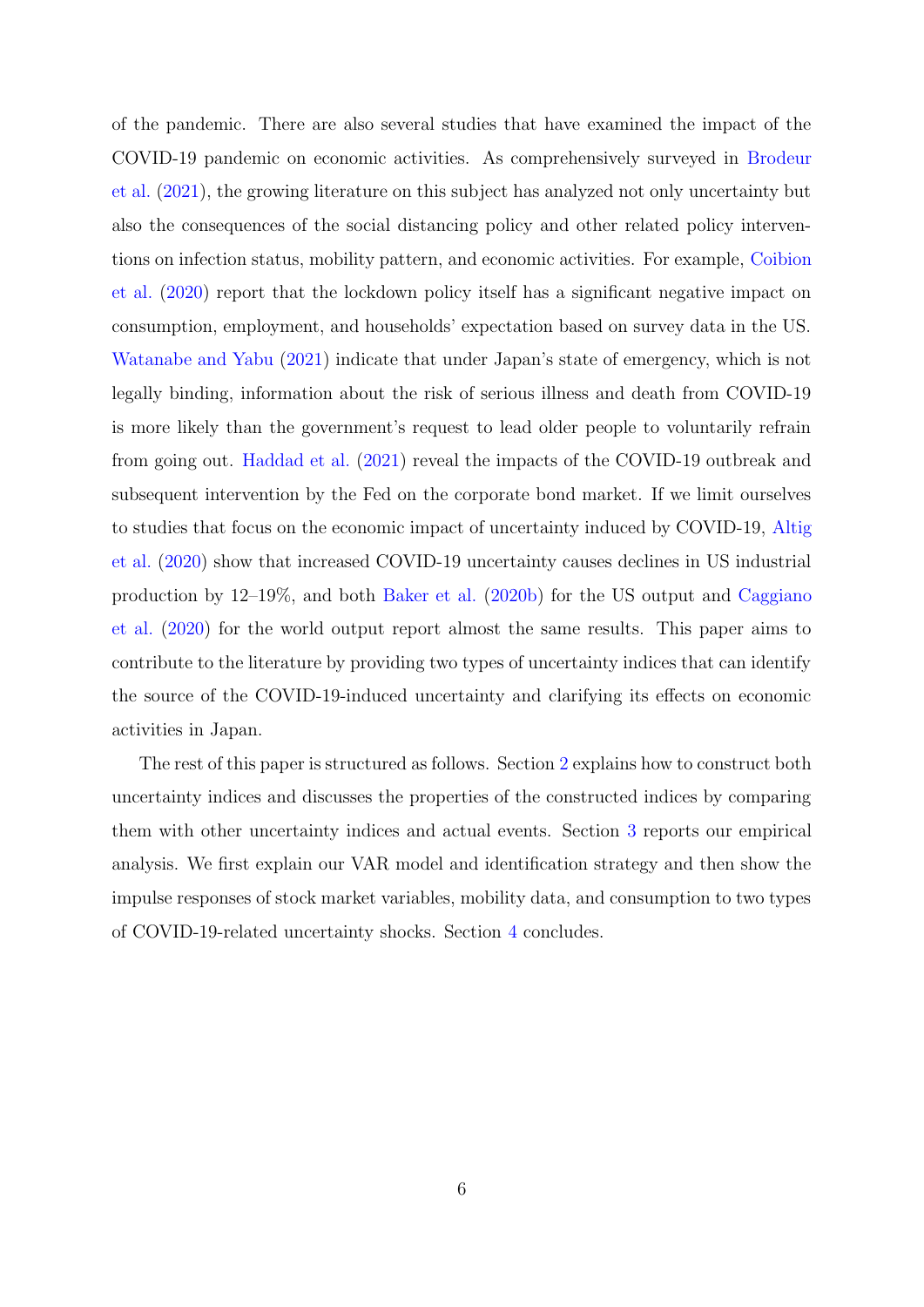# <span id="page-7-0"></span>**2 COVID-19 Uncertainty Index**

### **2.1 Construction of the ECU index**

We construct the index of COVID-19-related economic uncertainty in the same manner as the EPU index developed by [Baker et al.](#page-23-0) ([2016](#page-23-0)). The EPU index is a newspaperbased measure of policy-related uncertainty constructed by counting newspaper articles with terms about "economic", "uncertainty" and "policy". Following [Baker et al.](#page-23-0)  $(2016)$  $(2016)$ , our economic COVID-19 uncertainty (ECU) measure is also built based on newspaper coverage frequency, counting articles that contain the terms related to "economic", "uncertainty" and "COVID-19" instead of "policy". However, the outbreak of the pandemic entailed policy uncertainty in addition to its epidemiological uncertainty. For instance, the infectiousness, prevalence, and lethality of COVID-19 reflect uncertainty about the properties of the virus (i.e., COVID-19-*specific* uncertainty), while the issues about the declaration of a state of emergency and vaccine supply are uncertainty about policy reactions in coping with the virus (i.e., COVID-19-*related policy* uncertainty). The collection of the articles containing the terms "economic", "uncertainty" and "COVID-19" does not exclude the articles related to "policy", resulting in a mix of the two types of uncertainty in the constructed index. According to [Baker et al.](#page-23-1) ([2020a\)](#page-23-1), more than 90% of US newspaper articles containing "economic", "uncertainty" and "policy" terms also contain "COVID-19"-related terms in March and April 2020. To assess the effects of those two uncertainties on economic activities separately, we also construct a policy-*unrelated* COVID-19 uncertainty measure by eliminating articles with "policy" terms from the articles containing "economic", "uncertainty" and "COVID-19", which mainly captures the epidemiological aspect of COVID-19-induced uncertainty. We name COVID-19-related economic uncertainty with and without policy-related terms, in literal fashion, ECU with policy and ECU without policy, respectively.

The detailed procedure for constructing the indices consists of two steps: a counting step and a normalizing step. In the first step, we collect articles from four leading Japanese newspapers (Nikkei, Asahi, Mainichi, and Yomiuri) that satisfy the following conditions. The condition for selecting an article for ECU *with* policy is that it contains at least one term in all brackets for each of the following three terms: Economy term: *{*Economy,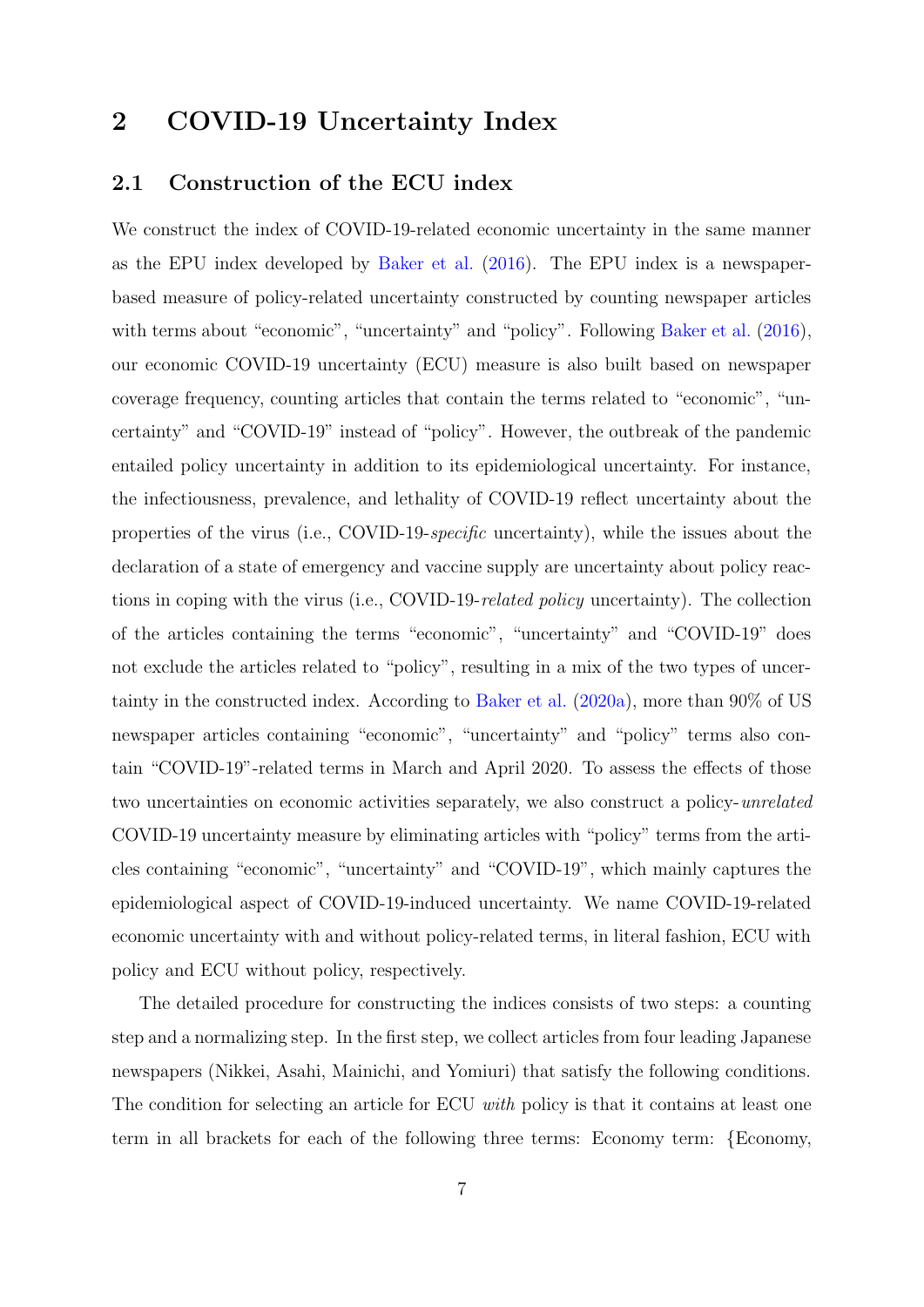Economics*}*, Uncertainty term: *{*Unclear, Uncertain, Uncertainty*}*, and COVID-19 term: *{*Coronavirus, Novel Coronavirus, Novel Pneumonia*}*. [7](#page-8-0) It should be stressed that the articles selected using this condition may well contain policy-related terms. Accordingly, we refer to the uncertainty measure produced by this criterion as ECU *with* policy. In contrust, the condition for inclusion in ECU *without* policy is that article also contains Economy, Uncertainty, and COVID-19 terms, but does not contain any Policy term.<sup>[8](#page-8-1)</sup> In the second step, for each newspaper, we divide the total number of articles satisfying the respective condition by the total number of daily articles, and then normalize this daily coverage ratio to have a mean of 0 and a variance of 1. Finally, these normalized coverage ratios for each newspaper are aggregated with equal weight each day, and further normalized so that the mean of the index equals 100. We follow this procedure for both the morning and evening editions of newspapers for the period from January 1, 2020, to August 31, 2021, and construct the daily frequency measure of COVID-19-related uncertainty.<sup>[9](#page-8-2)</sup>

### **2.2 The properties of ECU index**

In this section, we investigate some properties of the ECU index and discuss certain details. Figure [1](#page-10-0) shows the constructed time-series of the ECU without policy (Figure [1a\)](#page-10-0) and the ECU with policy (Figure [1b](#page-10-0)). Both indices surge from around February 2020, peak in May, and are stable after the rise, while the fluctuations of each index are distinct. We can also see from the figures that the indices show clear spikes around several featuring events. For example, large drops in stock market generate large spikes

<span id="page-8-0"></span><sup>7</sup>Although we understand that the selection of articles under this condition may include articles that convey the news of "reducing uncertainty", this is a standard approach in the literature (e.g., [Baker](#page-23-0) [et al.,](#page-23-0) [2016;](#page-23-0) [Arbatli et al.](#page-23-3), [2017\)](#page-23-3), and the constructed indices seem to capture well the events associated with the increased uncertainty caused by COVID-19, as shown below. Hence, we adopt this manner to construct our uncertainty indices.

<span id="page-8-1"></span><sup>&</sup>lt;sup>8</sup>The list of Policy terms is long, so it is summarized in detail in Appendix [A.1,](#page-25-0) along with the Japanese counterparts for each of the English keywords for Economy, Uncertainty, and COVID-19. The Japanese terms that correspond to original English keywords are in accordance with those documented in [Arbatli](#page-23-3) [et al.](#page-23-3) ([2017\)](#page-23-3) in constructing the Japan's EPU index. Also, the daily articles for Nikkei, Asahi, Mainichi, and Yomiuri are collected from their online database libraries, Nikkei Telecon, Kikuzo II, Maisaku, and Yomidas-rekishikan, respectively.

<span id="page-8-2"></span><sup>9</sup>During our sample period, January 2 was a newspaper holiday, and all the newspapers used in this paper did not publish either a morning or an evening edition. Therefore, both of the ECU indices are missing for January 2 and are thus excluded from the following estimation.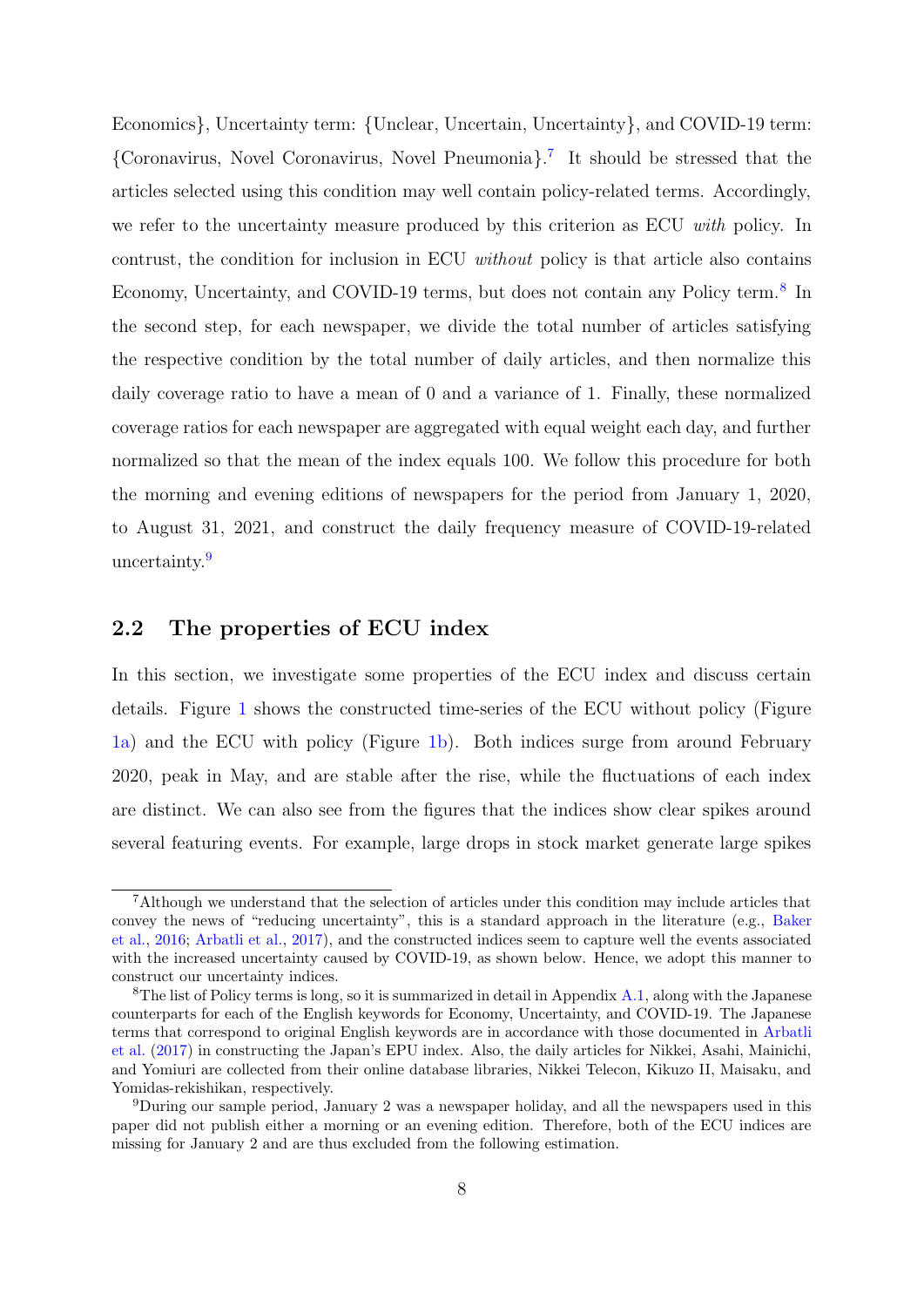in both ECU indices. As for the state of emergency, ECU without policy shows spikes only for events related to the lifting of the state of emergency, while ECU with policy tends to react to all the events related to the state of emergency. This suggests that people may fear further spreading the infection with the lift of the state of emergency, inducing uncertainty regarding infectious COVID-19. Interestingly, only the first state of emergency had an impact on the indices. We also find that political transitions, PM Abe's resignation, and the inauguration of the Suga cabinet led to an increment in the policy related uncertainty. Furthermore, it should be noted that the ECU without policy tends to rise a few days after events that raise the ECU with policy (e.g., declarations and extensions of a state of emergency). This is likely because many articles about these events written from a non-political perspective are published a few days after those political events. Overall, our indices capture well the featuring events related to COVID-19 and thus can be regarded as a valid measure of uncertainty.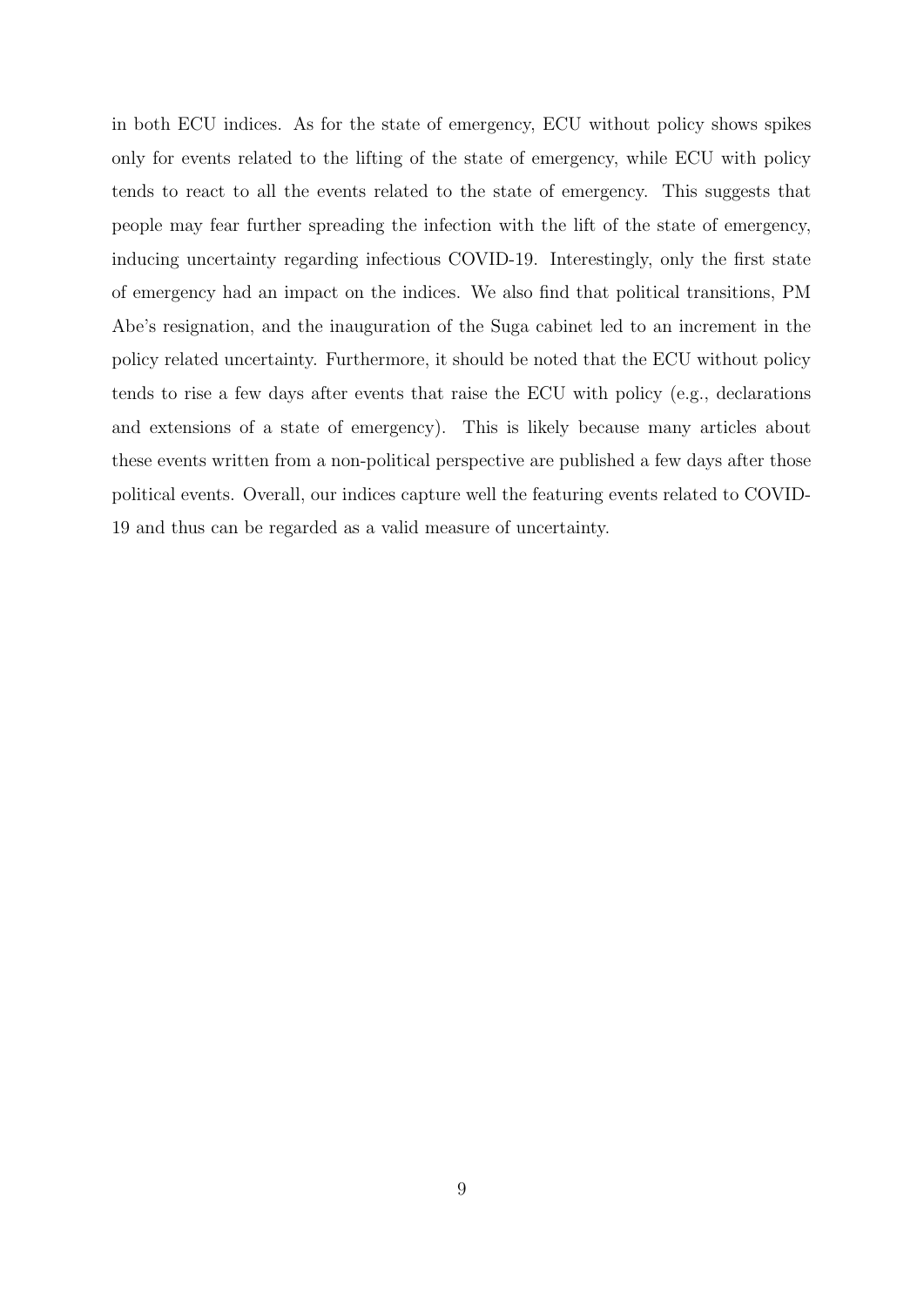(a) ECU without policy

<span id="page-10-0"></span>

Figure 1: The time series of ECU indices

*Notes:* This figure shows the time-series of the ECU index without policy (upper panel) and the ECU with policy (bottom panel). The dates when newspapers published articles on the events in the figures are as follows: (a) April 8, 2020.; (b) May 5, 2020.; (c) May 15, 2020; (d) May 24, 2020.; (e) August 29, 2020.; (f) September 17, 2020.; (g) November 22, 2020.; (h) March 10, 2020, June 12, 2020, and September 22, 2020. Note that here we have the dates when the events were published in the newspapers, so the events themselves were possibly considered to have happened the day before.

Table [1](#page-11-0) summarizes the calculated correlation coefficients among the ECU indices and other indicators: EPU index, the number of newly infected people (new cases), the number of participants with severe cases (severe cases), and the number of deaths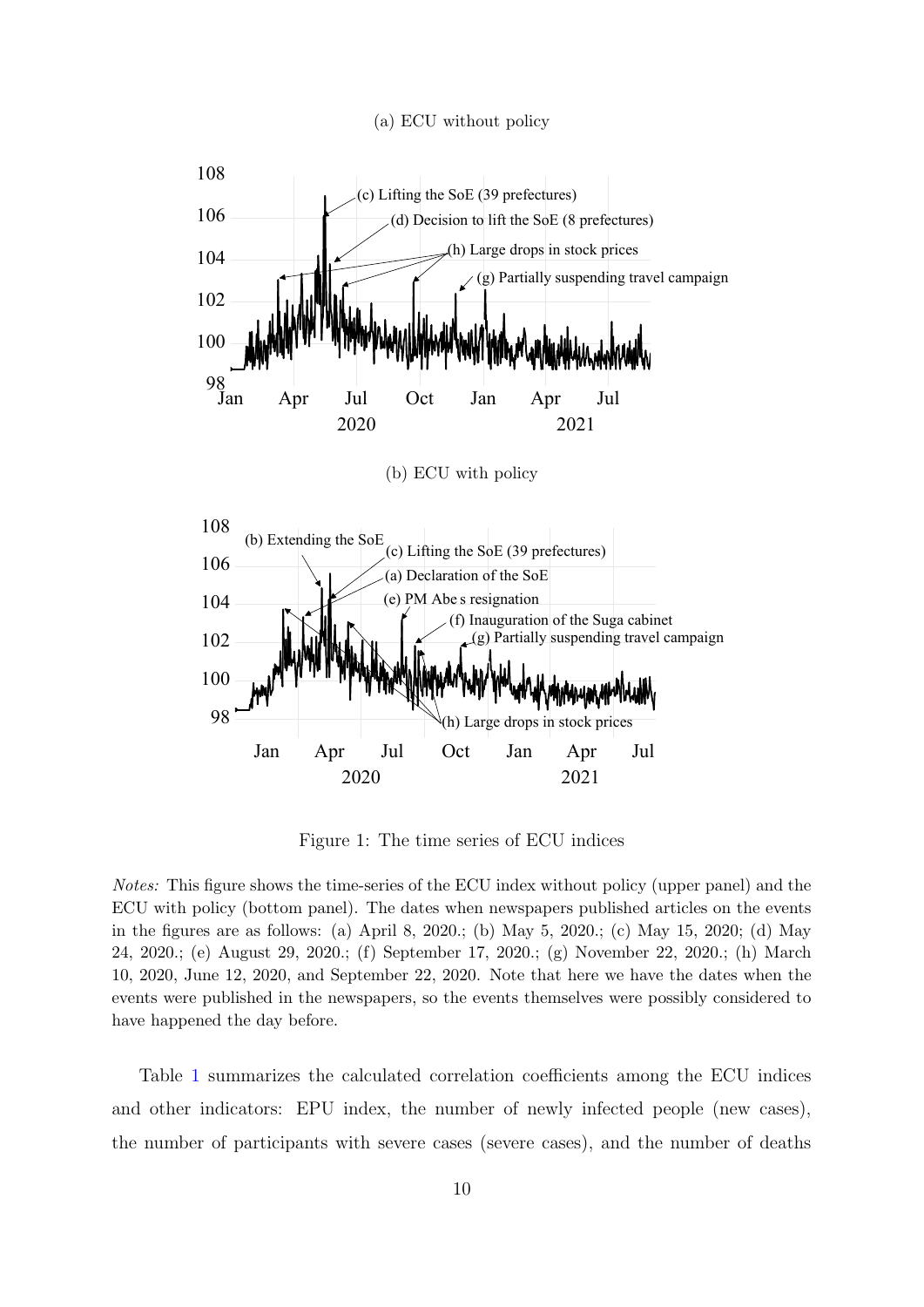$(deaths).$ <sup>[10](#page-11-1)</sup> For the EPU index, the sample correlation coefficients between the daily change rates of the ECU index and the EPU index are calculated. For other indicators of infection status, moving averages of the past week are first constructed to remove weekly seasonality, and the correlation coefficients between the daily change rates of the ECU index and of the average of these indicators are calculated.

We first find that the ECU *without* policy index is more highly orthogonal to EPU index than the ECU *without* policy index, with their correlations equal to 0.071 and 0.654 respectively. In this regard, the ECU *without* policy index allows the extraction of the uncertainty induced by COVID-19 itself from COVID-19 economic uncertainty as a whole. Moreover, the results tell us that there is little correlation between the representative indicators of infection status and the ECU indices *with* and *without* policy, implying that our ECU index captures other information than what the infection status measures.

Table 1: Correlation coefficients of the ECU indices and other indicators

<span id="page-11-0"></span>

|                    | EPU   | New cases | Severe cases | Deaths   |
|--------------------|-------|-----------|--------------|----------|
| ECU without policy | 0.071 | 0.030     | $-0.000$     | 0.030    |
| ECU with policy    | 0.654 | 0.031     | 0.006        | $-0.005$ |

*Notes*: This table shows the correlation coefficients between each ECU index and other indicators. Here we chose the EPU index, the number of newly infected people, the number of patients with severe cases, and the number of deaths as the indicators, which are often used as proxies for COVID-19-induced uncertainty. The correlation coefficients with EPU (first column) are computed using the daily change rate of both variables. For the remaining three indicators, because of their weekly seasonality, we first calculate their average value over the past week and then compute the correlation coefficients using the daily change rate of the weekly average values. The daily series of the EPU index is constructed following the procedure by [Arbatli et al.](#page-23-3) [\(2017](#page-23-3)), and the indicators for infection situation are collected from the website of Ministry of Health, Labour and Welfare.

<span id="page-11-1"></span> $10$ We construct the daily series of the EPU index entirely according to [Arbatli et al.](#page-23-3) ([2017\)](#page-23-3) because they provide Japan's EPU index only on a monthly basis. The data for the COVID-19 infection status are collected from the database of the Ministry of Health, Labour and Welfare (<https://www.mhlw.go.jp/stf/covid-19/open-data.html>).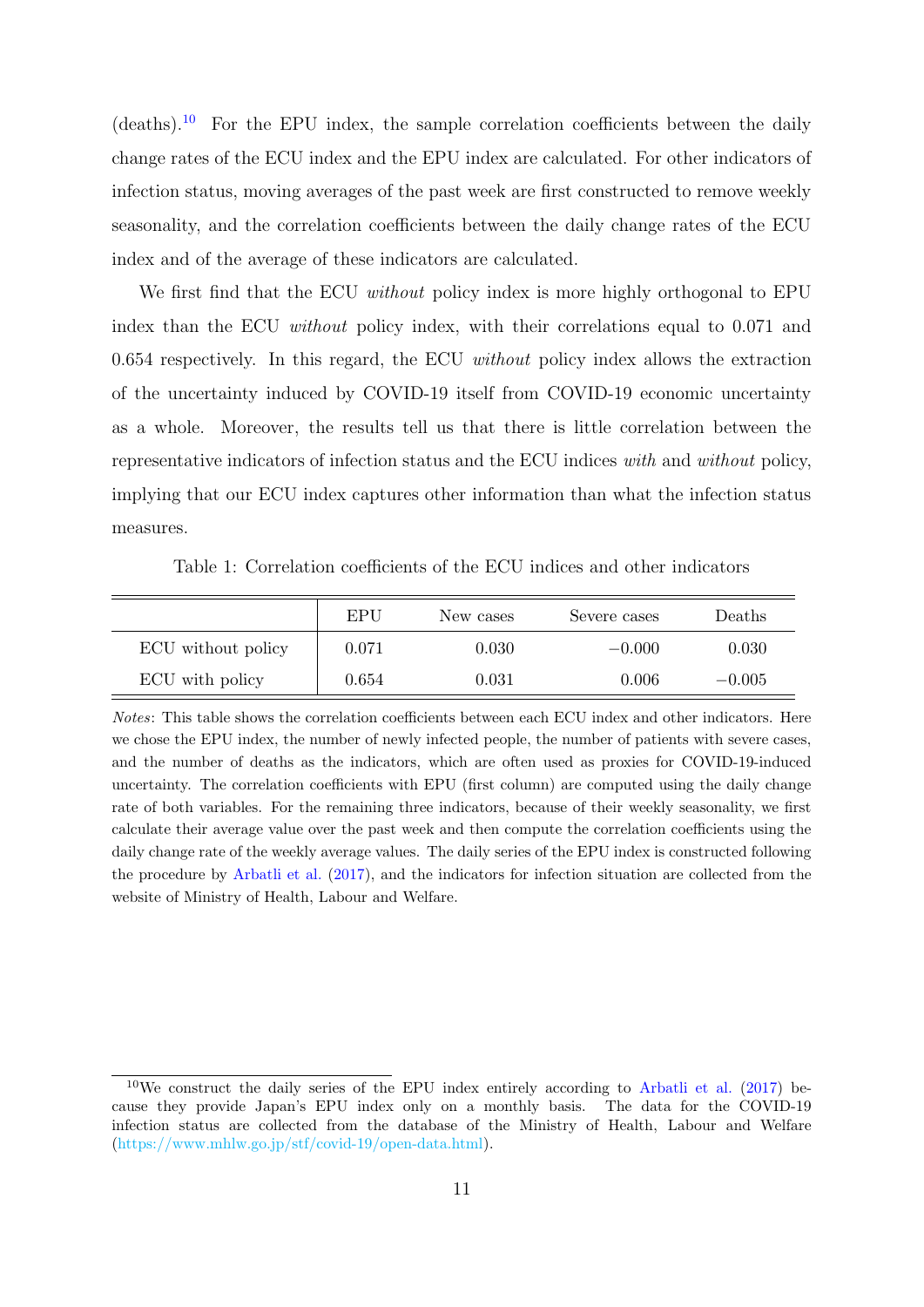# <span id="page-12-0"></span>**3 Effects of ECU on economic activities**

#### **3.1 Structural VAR analysis**

We estimate a structural vector autoregressive (SVAR) model to examine the effects of COVID-19-related uncertainties on economic activities. By incorporating two kinds of ECU indices into the VAR system, we can separately identify (i) COVID-19-specific uncertainty shock and (ii) COVID-19-related policy uncertainty shock and assess the role of each uncertainty on economic fluctuation amid the pandemic. Identifying two types of structural shocks allows us to clearly distinguish between the economic impact of these different types of uncertainties induced by COVID-19.

We employ a three-variable VAR model including ECU without policy, ECU with policy, and the variable of interest in this order and identify the structural shocks by recursive restriction. Letting  $Y_t = [\text{ECU w/o policy}_t, \text{ECU w/v policy}_t, \text{variable of interest}_t]'$ and  $e_t = [e_t^1, e_t^2, e_t^3]'$ , our VAR model can be written:

$$
Y_t = c + B(L)Y_{t-1} + Ae_t,
$$
\n(1)

where *c* is a constant vector term,  $B(L)$  is a polynomial in the lag operator, and A is a lower triangular matrix that specifies the contemporaneous relationship among the variables. Under this specification, the first structural shock  $(e_t^1)$  has a contemporaneous impact on both the ECU without policy and the ECU with policy, while the second structural shock  $(e_t^2)$  has no simultaneous effect on ECU without policy; thus, we regard the first shock as COVID-19-specific uncertainty shock and the second as COVID-19 related policy shock. This interpretation of structural shocks is based on the notion that the epidemiological uncertainty of COVID-19 can trigger policy uncertainty, but not vice versa. For example, the spread of the delta variant, which is considered highly infectious, would increase uncertainty about the epidemiological feature of the virus as well as policy uncertainty over such issues as the strength of movement restrictions, but it is unlikely that the strength of movement restrictions is not expected to increase uncertainty on the nature of the virus. This parsimonious identification strategy can be justified by the complete removal of policy-related articles in the process of constructing the index of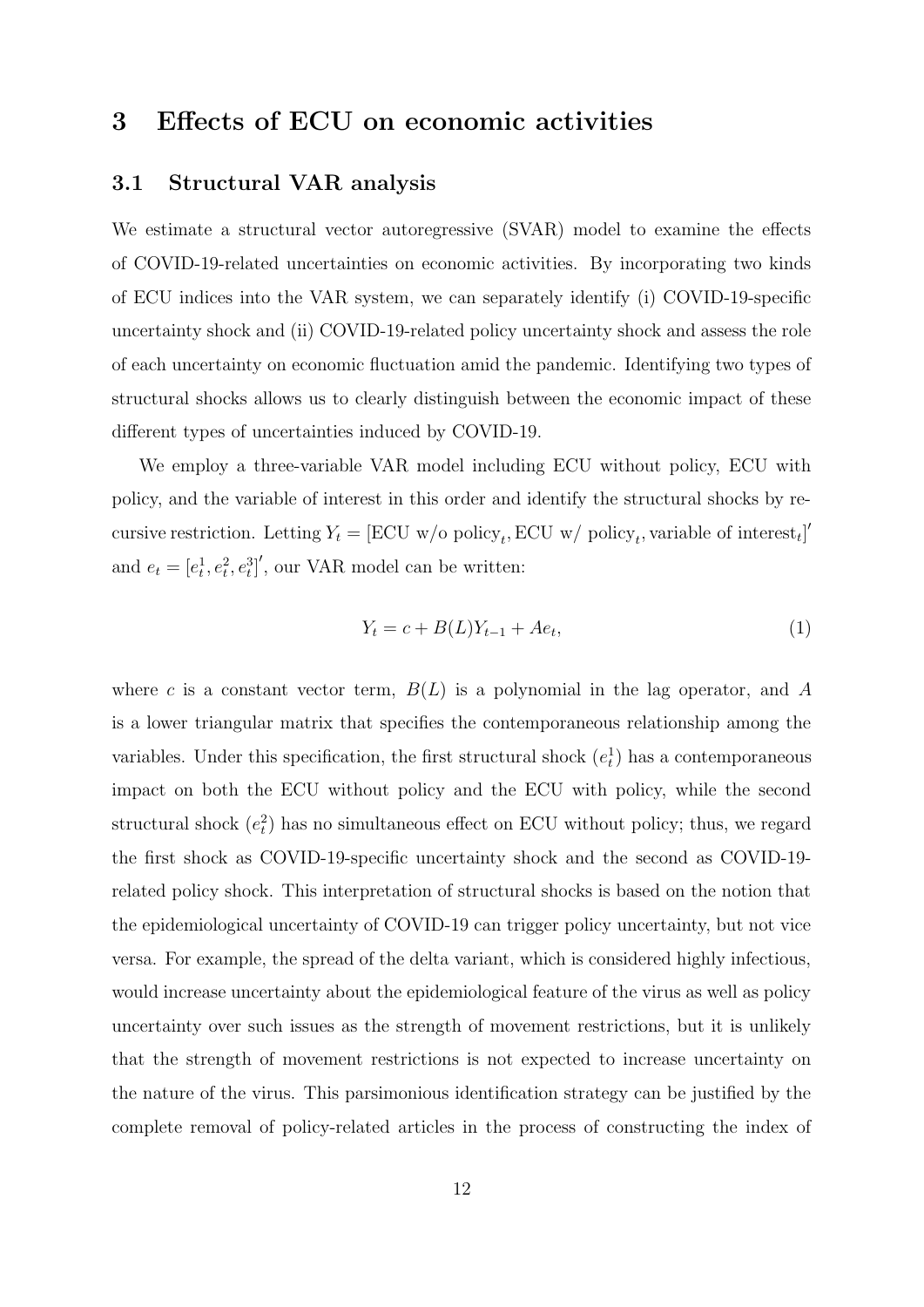ECU without policy.

In what follows, we examine the impact of COVID-19 uncertainty on financial market and real activities by incorporating in turn stock market variables, mobility data, and consumption as the third variable in the VAR system. A detailed description of the data is provided in Appendix [A.2](#page-26-0). As an additional specification issue, we incorporate the natual logarithm of two ECU indices multiplied by 100 into the VAR model. The form of the third variable in the VAR model will be discussed separately below. Also, the lag length is set based on the Schwartz Information Criterion (SIC) by each estimation. The SIC chooses shorter lags than the Akaike Information Criterion (AIC), but our results are robust, with little different qualitative or quantitative difference, when using the AIC.

#### **3.2 Effects on stock prices and volatility**

We begin by examining the effect of COVID-19-induced uncertainty shocks the on Nikkei 225 Average (Nikkei Average) and Nikkei Volatility Index (Nikkei VI), both of which are representative measures of stock prices and uncertainty in the Japanese stock market. We estimate the VAR model by including respective variable in the third endogenous variable and compute the impulse response function to two types of uncertainty shocks. Each financial variable is incorporated into the model in term of the natural logarithm of the level, multiplied by 100. The sample period is from January 1, 2020 to August 31, 2021, with weekends, holidays, and newspaper holidays removed.

Figure [2](#page-14-0) shows the impulse responses of the Nikkei average and Nikkei VI to a COVID-19-specific uncertainty shock (upper panel) and a COVID-19-related policy uncertainty shock (bottom panel). The solid line denotes the point estimator of the response, and the dashed lines denote 95% confidence intervals calculated analytically. We find from Figures [2](#page-14-0) that both Nikkei average and Nikkei VI have statistically significant reactions with the expected signs to a COVID-19-related policy uncertainty shock, but not to a COVID-19-specific uncertainty shock. In response to a COVID-19-related policy shock, the Nikkei VI shows an immediate and persistent positive reaction, and the Nikkei VI shows a permanent negative reaction after an insignificant response on impact. Namely, an unfavorable increase of uncertainty, particularly related to policy, leads to spreading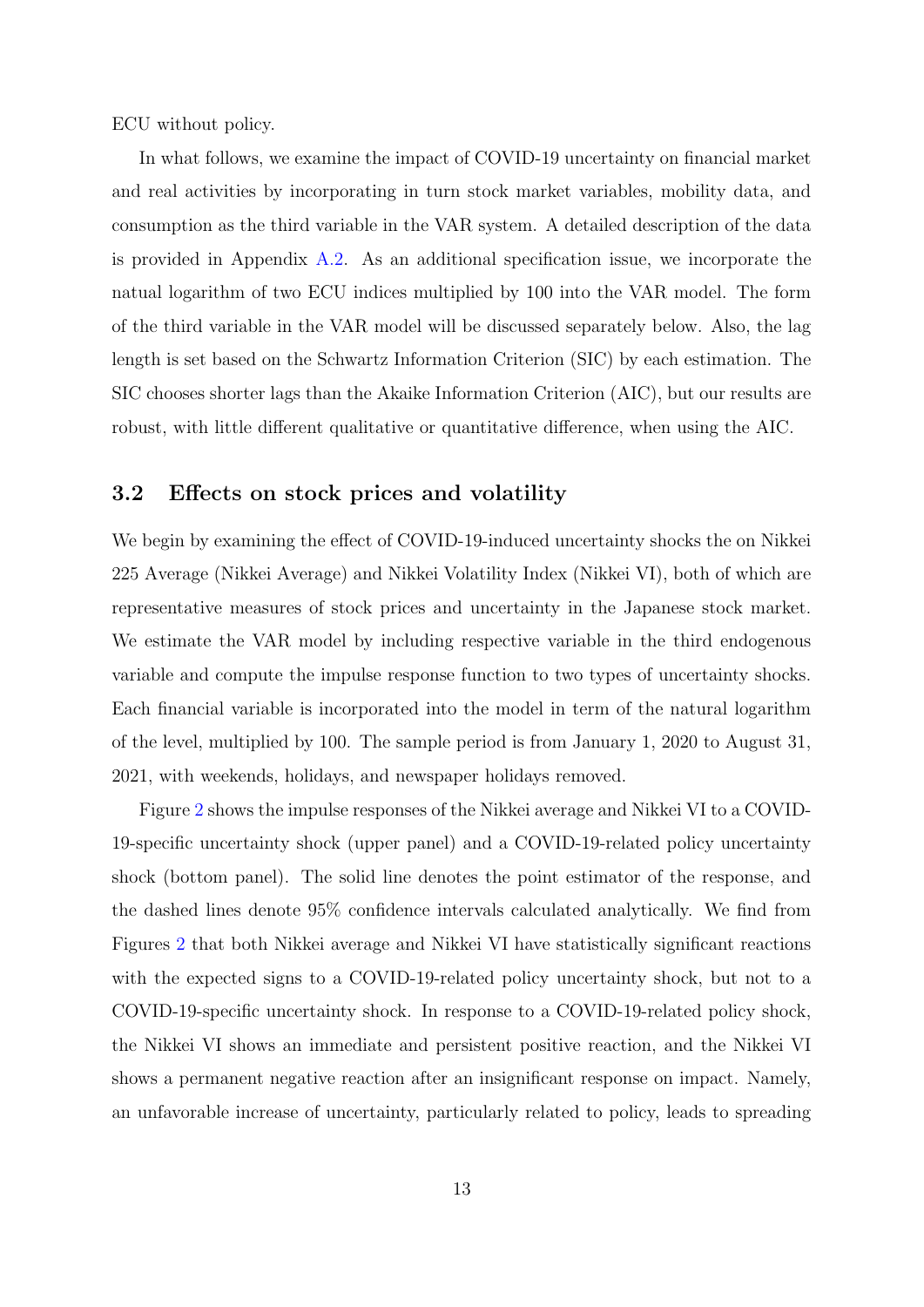out the distribution of expected returns of stocks and shifts the mean to the left, thereby causing declining stock prices and rising stock market volatility. In contrast, the response of both variables to a COVID-19-related policy uncertainty shock is accompanied by wide confidence intervals.

<span id="page-14-0"></span>

Figure 2: Impulse responses of financial variables to COVID-19-induced uncertainty shocks

*Notes*: The figures show the impulse responses of Nikkei Average and Nikkei VI to COVID-19-specific uncertainty shock (upper panel) and COVID-19-related policy uncertainty shock (bottom panel). The sample period is from January 1, 2020, to August 31, 2021, adjusted for weekends, holidays, and newspaper holidays, and the scale on the horizontal axis is one business day. The solid line is the point estimate of the responses, and the dashed lines are the 95% confidence intervals, computed analytically.

These results suggest that the policy-related uncertainty may play a chief role in stock market fluctuations during the pandemic, both in terms of prices and volatility, which is in accord with [Baker et al.](#page-23-1) [\(2020a\)](#page-23-1)'s argument that the US stock market fluctuation during the pandemic cannot be explained by the epidemiological properties of the virus. Our analysis empirically supports [Baker et al.](#page-23-1) [\(2020a](#page-23-1))'s view, derived from comparison with past pandemics, by identifying the source of the uncertainty induced by COVID-19.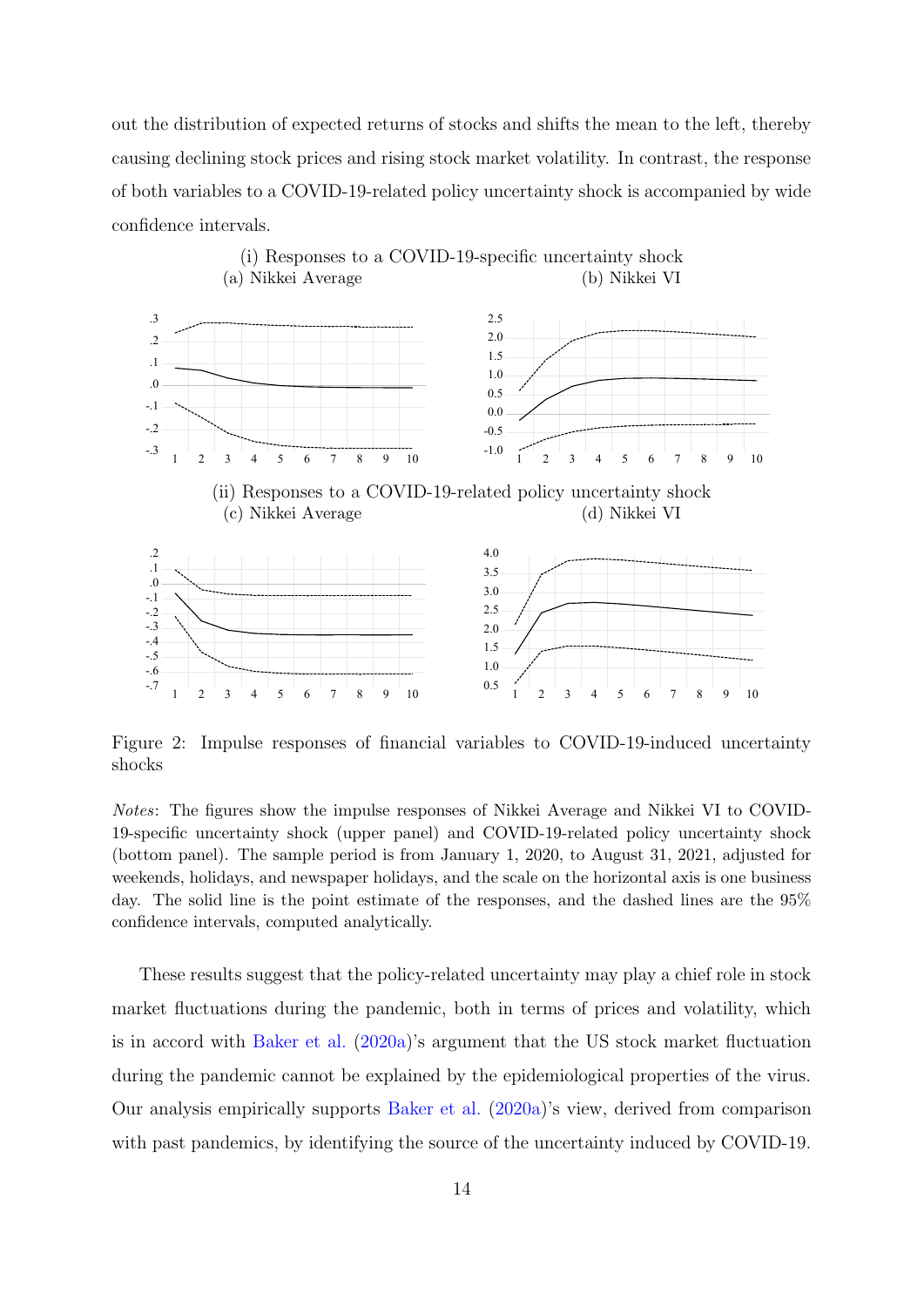A further important implication of this analysis is that uncertainty measures in financial markets (e.g., Nikkei VI) may only capture the policy-related part of all the uncertainty induced by COVID-19. As discussed in detail below, real economic activities tend to be affected by COVID-19-specific uncertainty shock, and thus, the results here indicate that the use of easily accessible financial market uncertainty measures such as Nikkei VI may fail to (or only partially) gauge the true impact of COVID-19-induced uncertainty. Hence, our attempt to construct a different type of uncertainty index related to COVID-19 contributes to assessing the true impact of its uncertainty.

### **3.3 Effects on the flow of people**

We now investigate how the COVID-19-induced uncertainty affects the mobility of people. An increase in the flow of people is possibly considered to lead to the spread of the infection, and therefore, policymakers have consistently monitored changes in the flow of people during the COVID-19 pandemic. For mobility data that can capture the flow of people, we use the *COVID-19 Community Mobility Reports* provided by Google LLC. Since the data are collected daily, they can be included in the VAR model without time aggregation. We should comment on the preparation of the mobility data in the estimation before arguing the results of VAR analysis. In the following estimation, we use the residuals obtained by regressing the original mobility data on the lockdown index, the "stringency index" published by University of Oxford, because the behavior restriction by government possibly affects the mobility of people in addition to the uncertainty that we consider.<sup>[11](#page-15-0)</sup> The sample period in this estimation is from February 15, 2020, to August 31, 2021, due to data availability. Unlike the stock market variables, mobility data are recorded every day over the sample period, so only newspaper holidays are removed in the estimation.

Figures [3](#page-16-0) and [4](#page-17-0) show the responses of the mobility variables to two types of COVID-19 uncertainty shocks. We consider the responses of the mobility in six categories of places: (a) retail and recreation, (b) groceries and pharmacies, (c) parks, (d) transit stations, (e)

<span id="page-15-0"></span><sup>&</sup>lt;sup>11</sup>The stringency index is collected from the "COVID-19 Government Response Tracker" website, published by Oxford University ([https://www.bsg.ox.ac.uk/research/research-projects/covid-19](https://www.bsg.ox.ac.uk/research/research-projects/covid-19-government-response-tracker) [government-response-tracker](https://www.bsg.ox.ac.uk/research/research-projects/covid-19-government-response-tracker))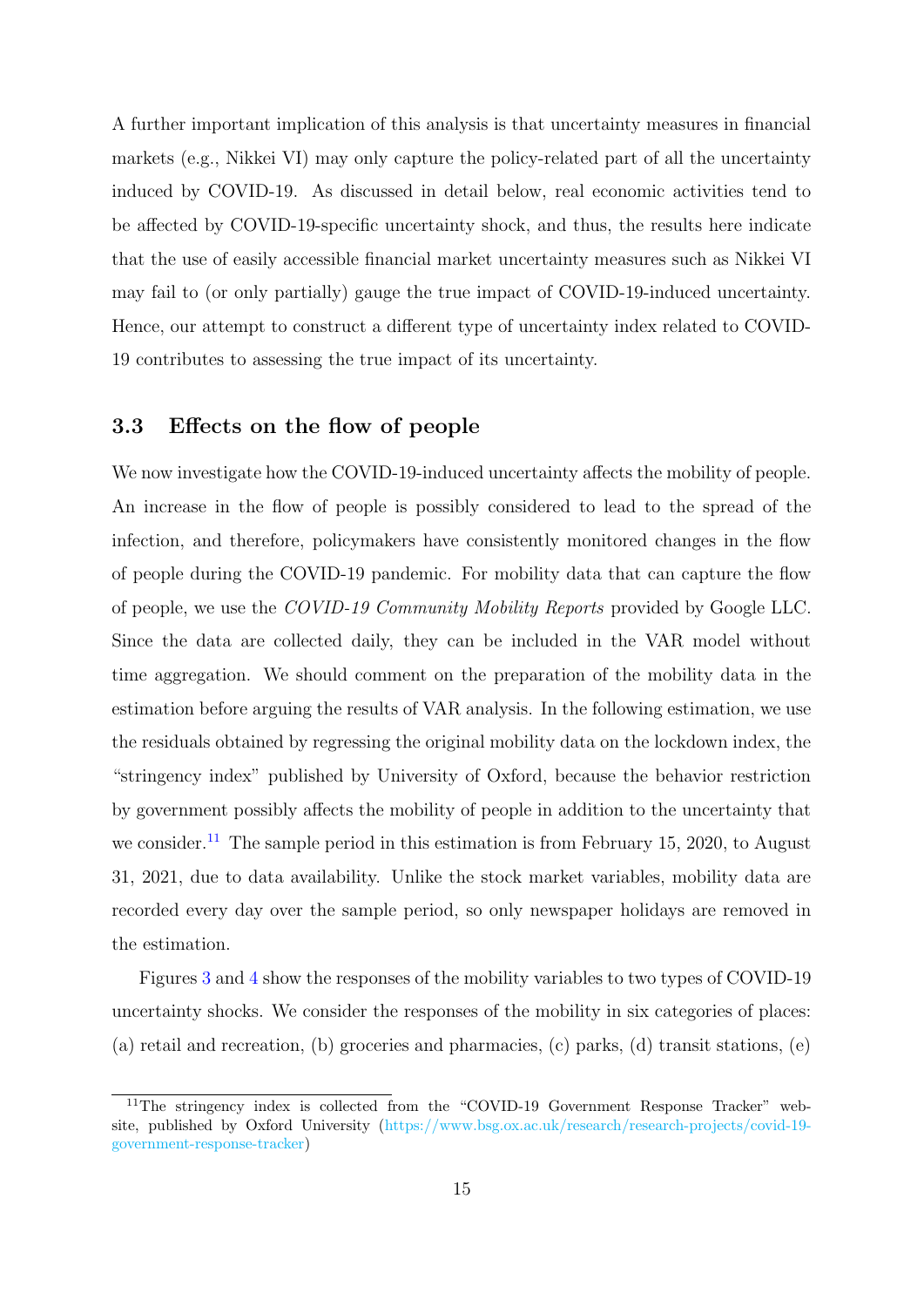

<span id="page-16-0"></span>

Figure 3: Responses of mobility indices to COVID-19-specific uncertainty shock

*Notes:* The figures show the impulse responses of mobility indices to a COVID-19-specific uncertainty shock. The sample period is from February 15, 2020, to August 31, 2021, adjusted for newspaper holidays, and the scale on the horizontal axis is one business day. The solid line is the point estimate of the response, and the dashed lines are the 95% confidence intervals, computed analytically.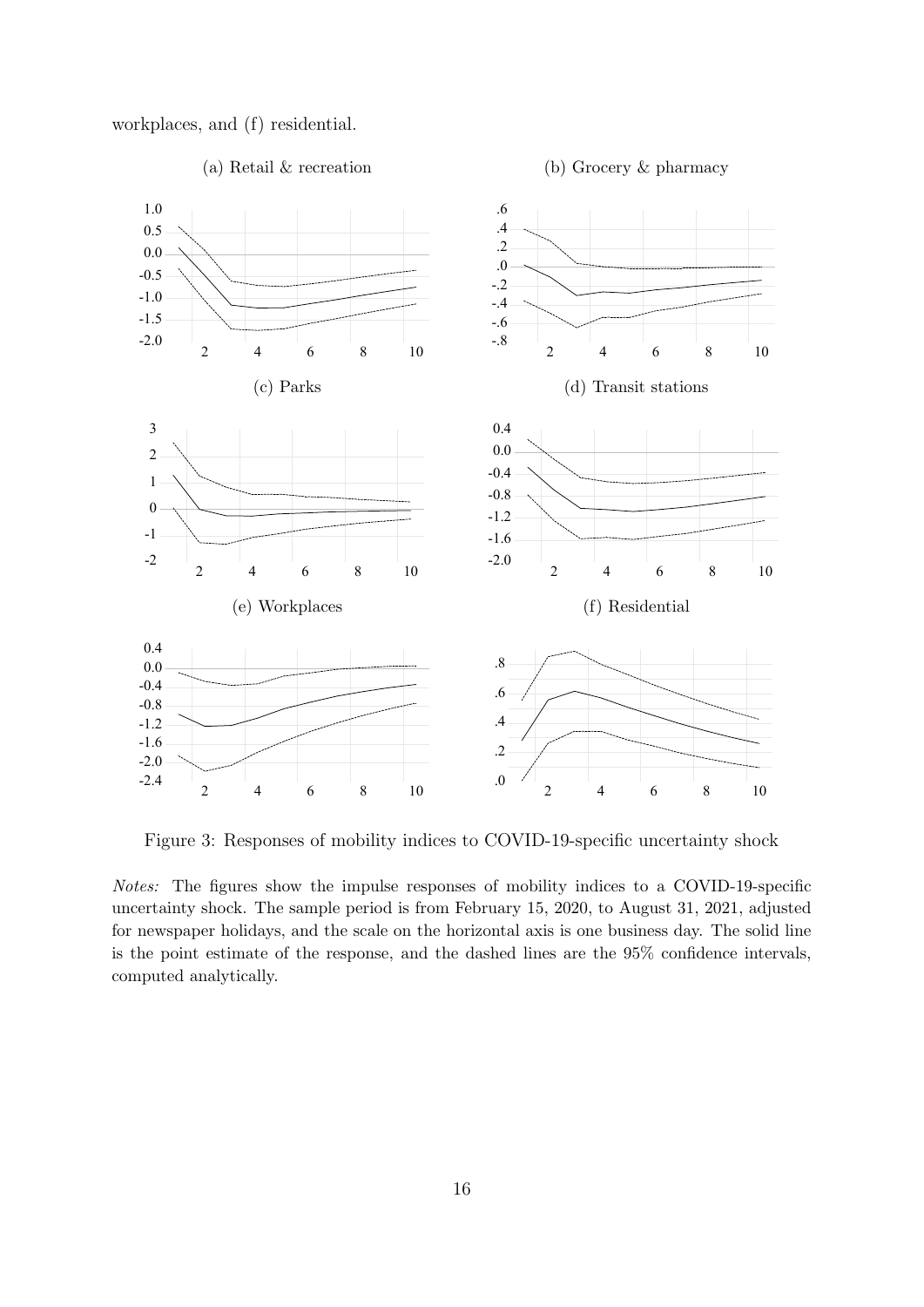<span id="page-17-0"></span>

Figure 4: Responses of Mobility indices to COVID-19-related policy uncertainty shock

*Notes:* The figures show the impulse responses of mobility indices to a COVID-19-related policy uncertainty shock. The sample period is from February 15, 2020, to August 31, 2021, adjusted for newspaper holidays, and the scale on the horizontal axis is one business day. The solid line is the point estimate of the response, and the dashed lines are the 95% confidence intervals, computed analytically.

Figures [3](#page-16-0) show the responses to a COVID-19-specific uncertainty shock, revealing that in contrast to stock market variables, the mobility variables tend to respond significantly to this shock. In response to a COVID-19-specific shock, after some initial statistically insignificant responses, the mobility for retail and recreation areas (e.g., restaurant, cafe, museum, and so on) persistently declines (Figure [3a](#page-16-0)). The results are similar to the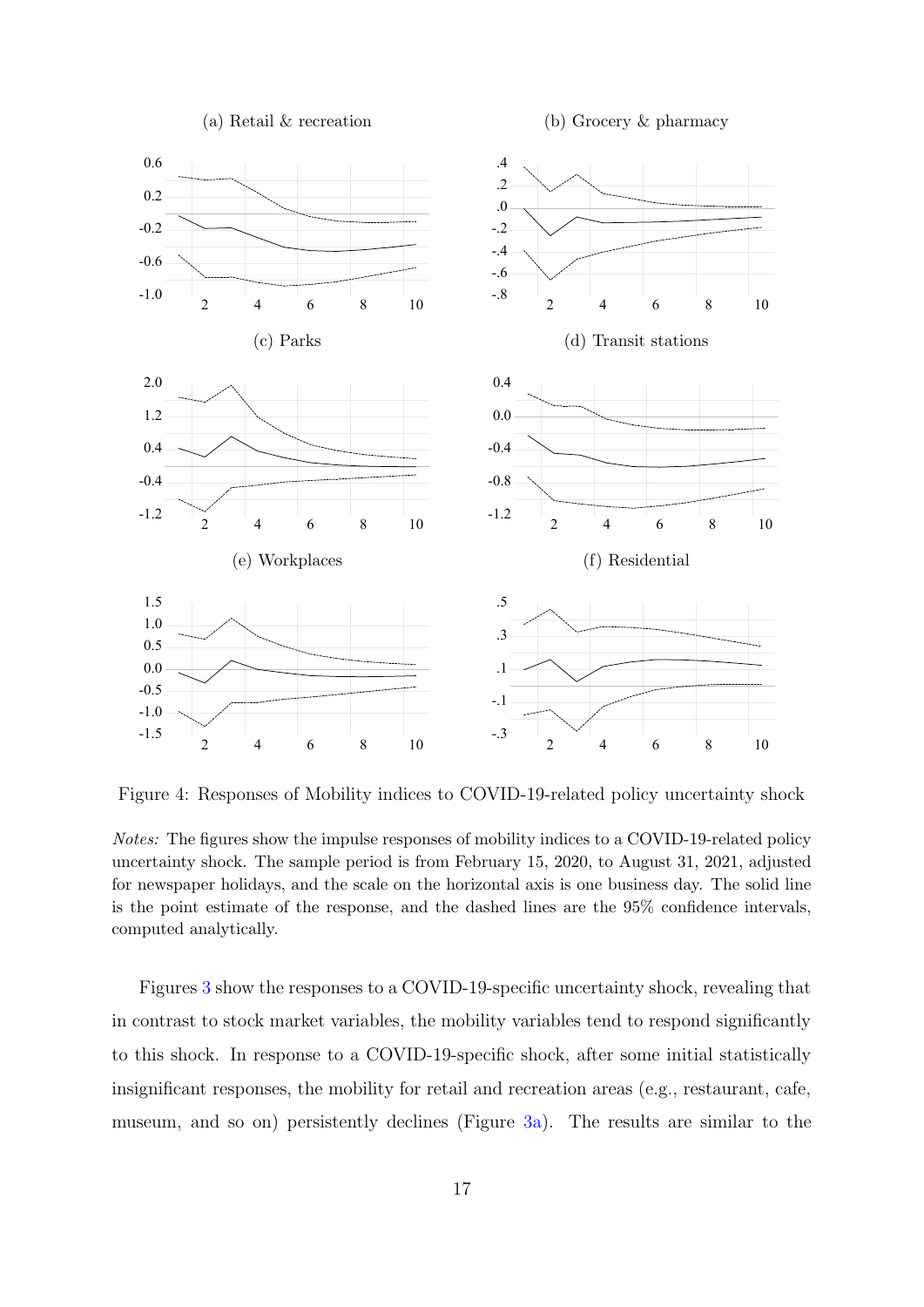responses for transit stations and workplaces (Figures [3d](#page-16-0) and [3e](#page-16-0)), though the mobility of workplaces immediately declines after the shock. Not surprisingly, the mobility in residential areas significantly rises after increased COVID-19-specific uncertainty (Figure [3f](#page-16-0)). Thus, the results can be plausibly interpreted as indicating that epidemiological concerns over COVID-19 lead people to avoid visiting crowded areas with a high probability of infection. However, workplaces and residential areas show a hump-shape response, suggesting that even in the pandemic, workers are likely to return to their workplaces in about ten days. We also find that the mobility for groceries and pharmacies declines after the fifth day, while the mobility to parks increases slightly on impact. People might have reduced their shopping frequency and quickly changed their destinations in holidays from crowded recreation places to parks just after perceiving an increased COVID-19-specific uncertainty.

Figure [4](#page-17-0) shows the responses to a COVID-19-related policy uncertainty shock. Unlike Figure [3](#page-16-0), mobility to groceries and pharmacies, parks, and workplaces does not show a significant reaction to the shock over the horizon considered (Figures [4b,](#page-17-0) [4c](#page-17-0) and [4e](#page-17-0)). The residential response exhibits a slight statistically significant rise only after a week (Figure [4f\)](#page-17-0). We also observe that retail and recreation areas and transit stations have slower responses to a COVID-19-related policy uncertainty shock than the responses to a COVID-19-specific uncertainty shock, having statistically insignificant responses for approximately three to five days after the shock (Figures [4a,](#page-17-0) [4d\)](#page-17-0). These responses, however, are totally different from those to a COVID-19-specific shock in terms of the magnitude, speed, and shape of the responses.

In sum, we conclude from Figures [3](#page-16-0) and [4](#page-17-0) that changes in the flow of people are mainly driven by increased COVID-19-specific uncertainty. In other words, people had concerns about the uncertainty of infection or seriousness of the disease rather than uncertainty in government action when they are going out. This result is compatible with [Watanabe and Yabu](#page-24-9) [\(2021\)](#page-24-9), who report that the increase in the number of critically ill patients suppressed mobility (especially of the elderly). However, it should be noted that our uncertainty measure is the compound of risk and ambiguity and therefore captures uncertainty induced by COVID-19 in a broader sense than that captured by [Watanabe](#page-24-9) [and Yabu](#page-24-9) ([2021](#page-24-9)), who focuses on the impact of risk on the flow of people. Here, however,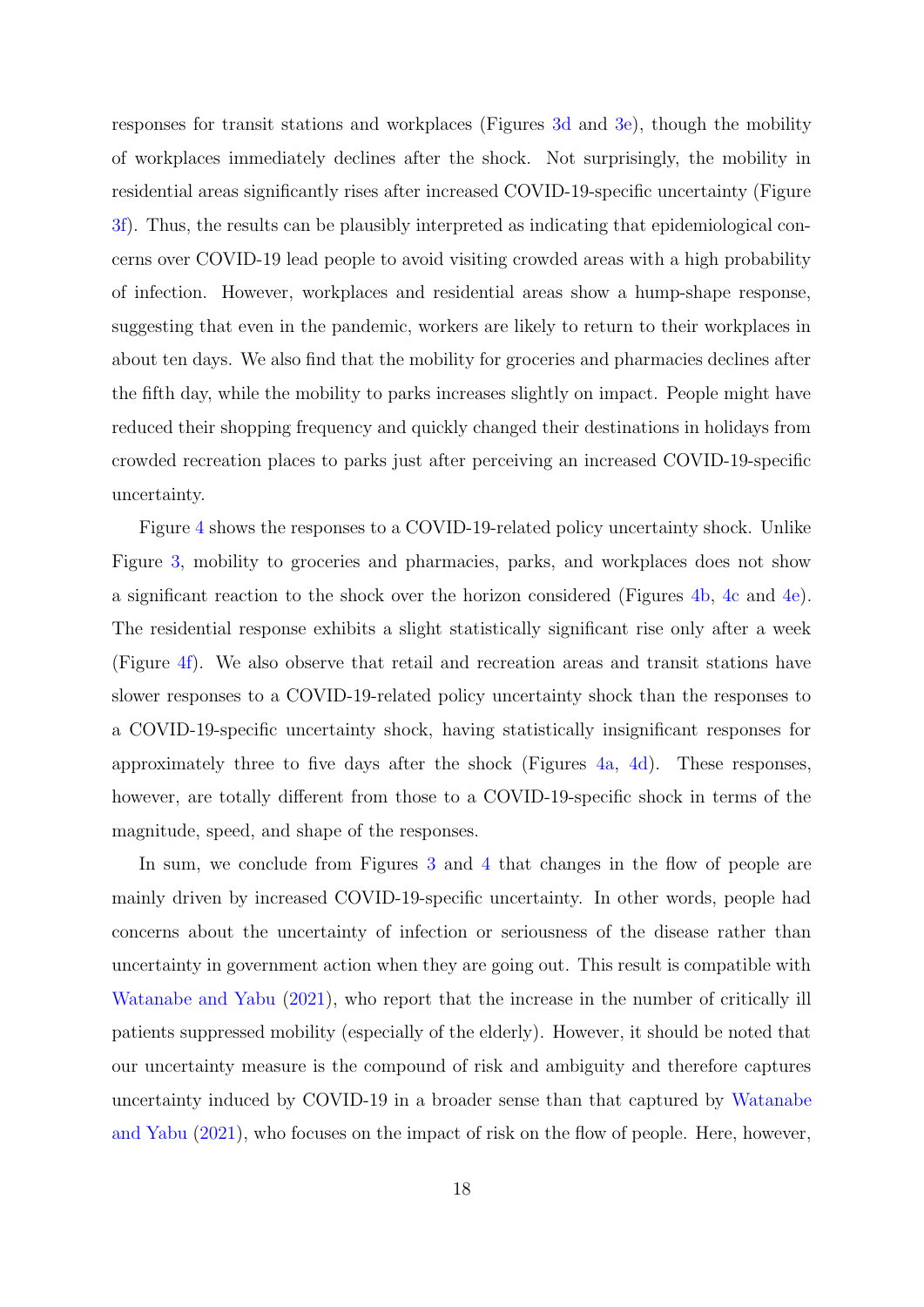recall that we initially control for the effect of lockdown policy, which is exogenously imposed on the behaviors of people. Thus, our analysis highlights how people voluntarily react to changes in their perceived uncertainty stemming from COVID-19, while at the same time the effect of lockdown policy, which is also one of the major concerns in the literature, is outside our scope.

#### **3.4 Effects on consumption**

Finally, we examine the effect of COVID-19 uncertainty on consumption. The data for consumption are obtained from the *Family Income and Expenditure Survey*, released by the Statistical Bureau of Japan, which records daily consumption expenditures based on the information of the household account books of about 9,000 households. Although nominal consumption is used in the analysis due to data availability, this is not a serious problem because our sample period is at most one and a half years, and prices hardly fluctuate over the sample period, showing a mean and standard deviation of monthly change of CPI (all item) less than -0.05% and 0.35%. As in the analysis of mobility, we initially control the effect of lockdown policy by regressing consumption on the stringency index and using the residuals in the estimation. The sample period for this estimation is from January 1, 2020, to August 31, 2021, and only newspaper holidays are adjusted because consumption is recorded every day, as in the mobility data. In the following, among the various categories of consumption provided by the data source, we show the results for selected consumptions that yield statistically significant reactions.

Figure [5](#page-21-0) shows the responses to a COVID-19-specific uncertainty shock, while Figure [6](#page-22-1) shows those to a COVID-19-related policy uncertainty shock. Overall, almost the same argument for the mobility data holds for the analysis using consumption data: Consumption also seems to be affected more by COVID-19-specific uncertainty than a COVID-19-related policy uncertainty. Total expenditure drops significantly in response to a COVID-19-specific uncertainty shock (Figure [5a](#page-21-0)), but not to a policy-related one (Figure [6a](#page-22-1)). Thus, we conclude that epidemiological uncertainty included in COVID-19 is a main factor driving the fluctuations in real activity under the pandemic.

Furthermore, we note that there is a close link between flow of the people and con-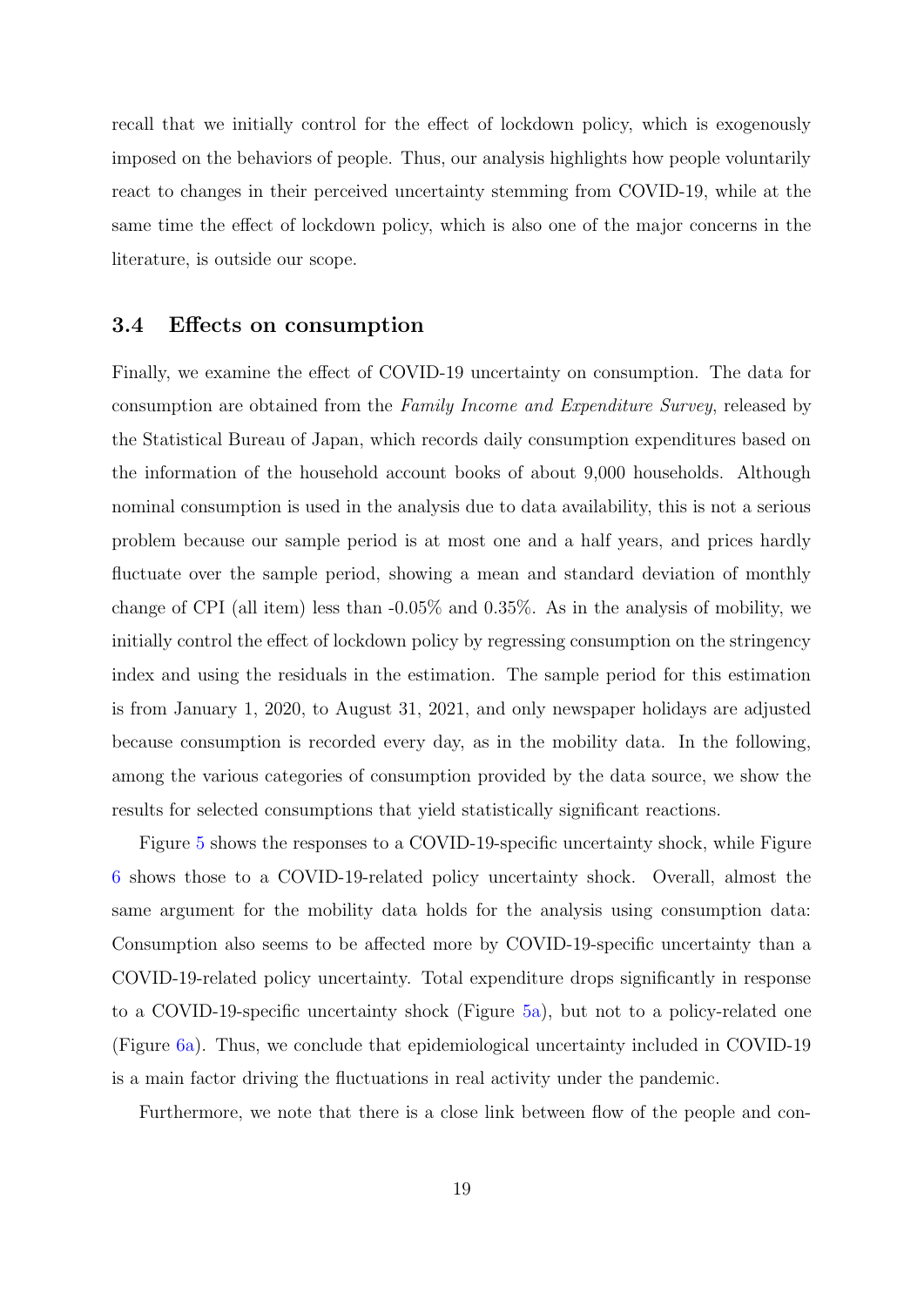sumption. For both types of uncertainty shocks, the responses of consumption for transportation in Figures [5c](#page-21-0) and [6c](#page-22-1) plot paths similar to those for transit stations in Figures [3d](#page-16-0) and [4d](#page-17-0), and the responses of culture and recreation in Figures [5d](#page-21-0) and [6d](#page-22-1) also seem to be counterparts for the responses of retail and recreation in Figures [3a](#page-16-0) and [4a.](#page-17-0) It is reasonable to consider that less frequently visiting to these places results in a decline of expenditure for those categories of consumption.

The expenditure for medical care also exhibits an interesting response to a COVID-19-specific uncertainty shock. Medical service, i.e., medical payments at hospitals, is a dominant part of expenditure for medical care, and thus the negative response in medical care expenditure on impact suggests that people might have been temporarily hesitant to go to the hospital just after receiving information about increased epidemiological uncertainty about COVID-19. Although the VAR analysis cannot yield anything further, we can guess from this finding that people might try to avoid infection by not going to the hospital.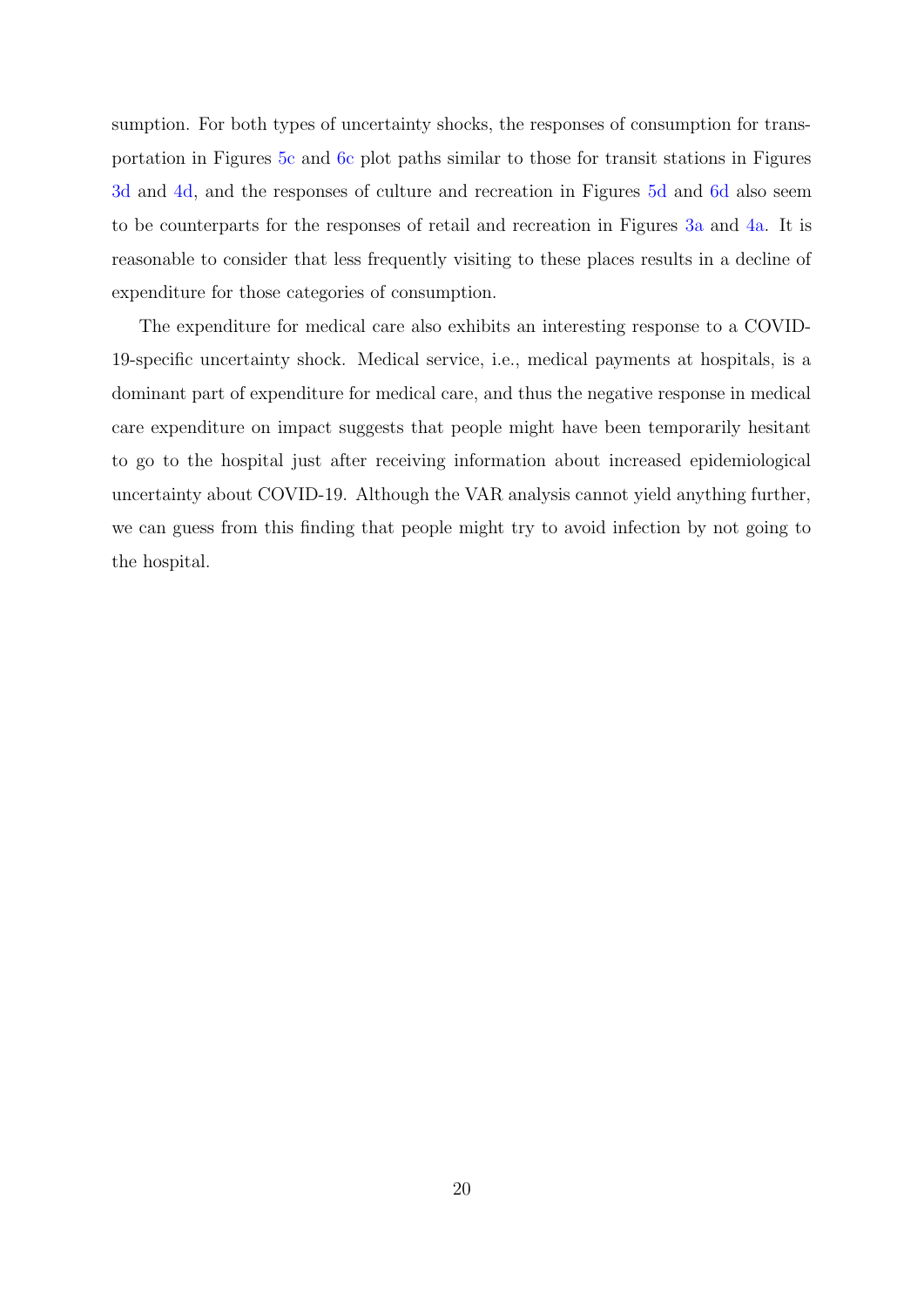<span id="page-21-0"></span>

Figure 5: Responses of consumption to COVID-19-specific uncertainty shock

*Notes:* The figures show the impulse responses of selected consumption categories to a COVID-19-specific uncertainty shock. The sample period is from January 1, 2020, to August 31, 2021, adjusted for newspaper holidays, and the scale on the horizontal axis is one business day. The solid line is the point estimate of the response, and the dashed lines are the 95% confidence intervals, computed analytically.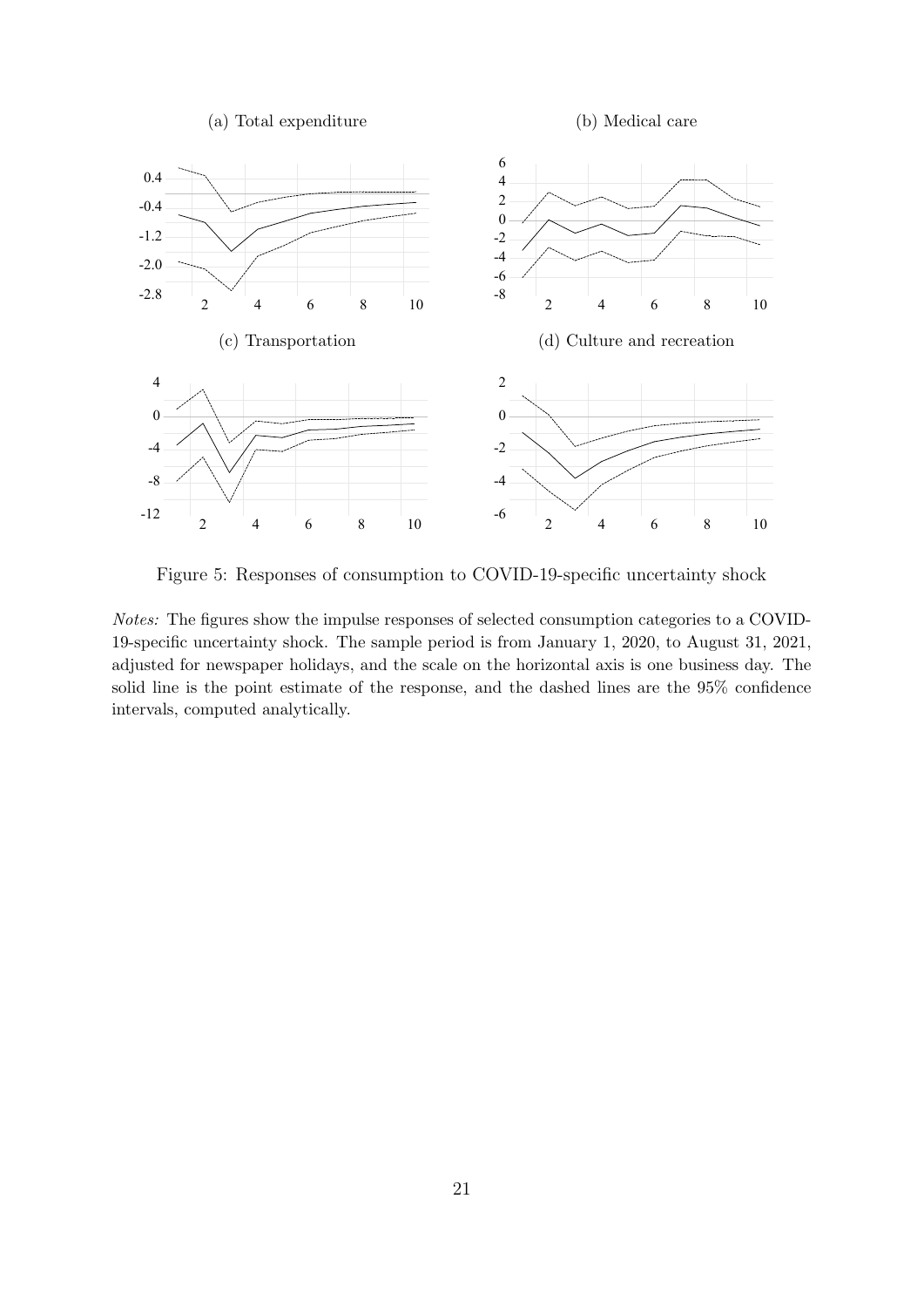<span id="page-22-1"></span>

Figure 6: Responses of consumption to COVID-19-related policy uncertainty shock

*Notes:* The figures show the impulse responses of selected consumption categories to a COVID-19-related policy uncertainty shock. The sample period is from January 1, 2020, to August 31, 2021, adjusted for newspaper holidays, and the scale on the horizontal axis is one business day. The solid line is the point estimate of the response, and the dashed lines are the 95% confidence intervals, computed analytically.

# <span id="page-22-0"></span>**4 Conclusion**

We have constructed two types of newspaper-based uncertainty indices induced by COVID-19 and analyzed their connections with financial and non-financial variables. Our results indicate the following. First, the created uncertainty series traces the feature events associated with COVID-19-induced uncertainty well. Second, stock market variables show statistically significant responses to a policy-related COVID-19 uncertainty shock rather than an epidemiological COVID-19 uncertainty shock. Third, in contrast, real variables such as mobility and consumption tend to respond significantly to epidemiological uncertainty shocks in COVID-19. Hence, our findings highlight the importance of considering different types of uncertainty in order to properly assess the impact of COVID-19-induced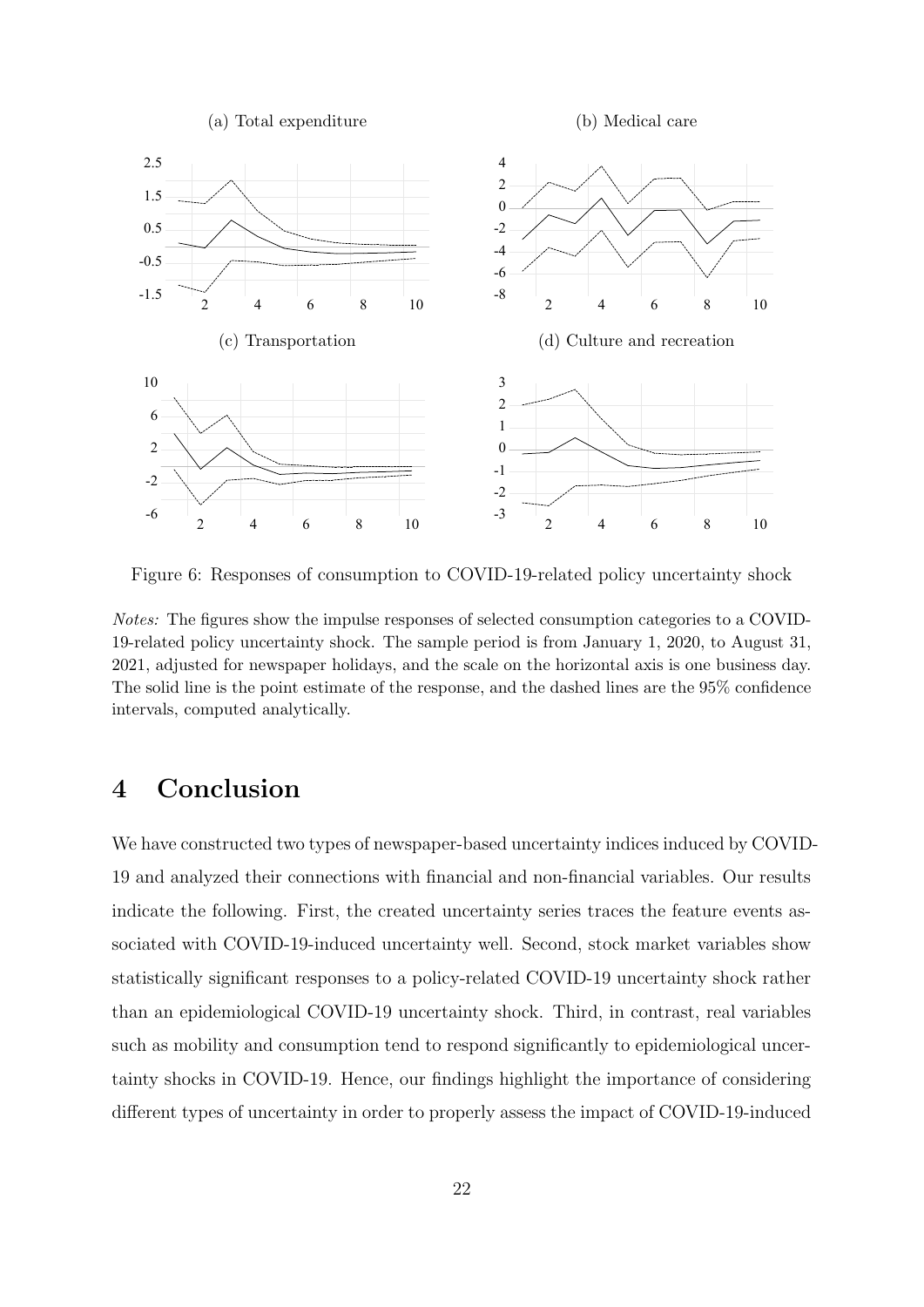uncertainty on economic activity. Furthermore, we would like to emphasize that our constructed series of uncertainty can be applied to a wide range of analyses beyond the scope of our empirical analysis in this paper.

An important objective for future work mainly lies in methodology. Even though [Baker et al.](#page-23-0) ([2016](#page-23-0)) indicate the validity of the EPU constructed by computers, showing that the correlation between EPU calculated by computer and humans is relatively high, there is a possibility that our index wrongly captures uncertainty. This is because our approach mainly rests on whether each article contains certain specific terms, and this procedure accidentally includes articles referring to not being uncertain when constructing the index. One possible way to cope with the problem is by applying natural language processing such as a topic model when building the index, which would enable us to evaluate each article more precisely, and the more accurately extracted index would be more valid as an index.

# **References**

- <span id="page-23-2"></span>Altig, D., Baker, S., Barrero, J. M., Bloom, N., Bunn, P., Chen, S., Davis, S. J., Leather, J., Meyer, B., Mihaylov, E., Mizen, P., Parker, N., Renault, T., Smietanka, P., and Thwaites, G. (2020). Economic uncertainty before and during the COVID-19 pandemic. *Journal of Public Economics*, 191:104274.
- <span id="page-23-3"></span>Arbatli, E. C., Davis, S. J., Ito, A., and Miake, N. (2017). Policy uncertainty in Japan. Working Paper 23411, National Bureau of Economic Research.
- <span id="page-23-0"></span>Baker, S. R., Bloom, N., and Davis, S. J. (2016). Measuring economic policy uncertainty. *The Quarterly Journal of Economics*, 131(4):1593–1636.
- <span id="page-23-1"></span>Baker, S. R., Bloom, N., Davis, S. J., Kost, K., Sammon, M., and Viratyosin, T. (2020a). The unprecedented stock market reaction to COVID-19. *The Review of Asset Pricing Studies*, 10(4):742–758.
- <span id="page-23-4"></span>Baker, S. R., Bloom, N., Davis, S. J., and Kost, K. J. (2019). Policy news and stock market volatility. Working Paper 25720, National Bureau of Economic Research.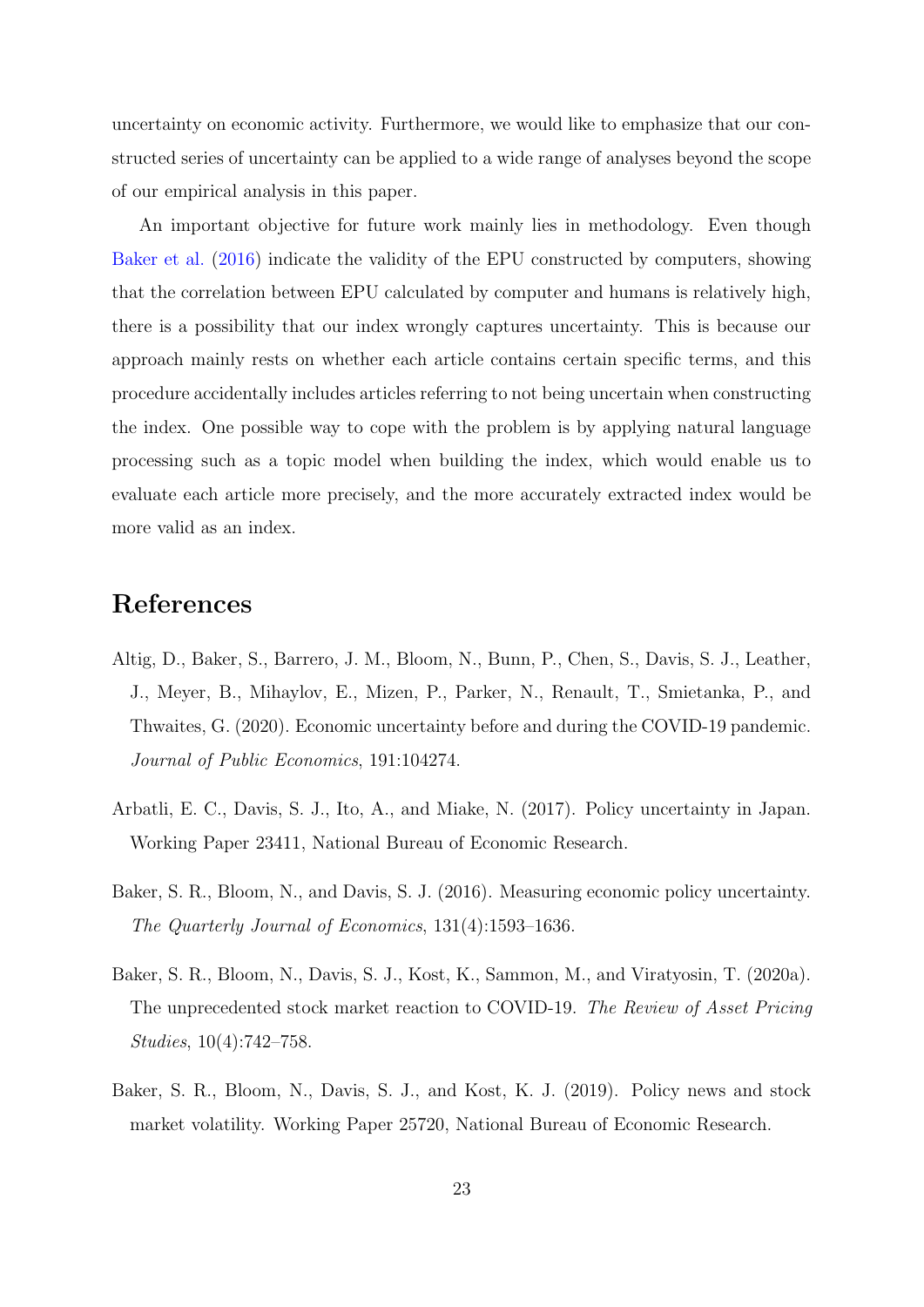- <span id="page-24-2"></span>Baker, S. R., Bloom, N., Davis, S. J., and Terry, S. J. (2020b). Covid-induced economic uncertainty. Working Paper 26983, National Bureau of Economic Research.
- <span id="page-24-0"></span>Bloom, N. (2009). The impact of uncertainty shocks. *Econometrica*, 77(3):623–685.
- <span id="page-24-6"></span>Brodeur, A., Gray, D., Islam, A., and Bhuiyan, S. (2021). A literature review of the economics of COVID-19. *Journal of Economic Surveys*, 35(4):1007–1044.
- <span id="page-24-5"></span>Caggiano, G., Castelnuovo, E., and Kima, R. (2020). The global effects of covid-19 induced uncertainty. *Economics Letters*, 194:109392.
- <span id="page-24-3"></span>Chen, C., Senga, T., and Zhang, H. (2021). Measuring business-level expectations and uncertainty: survey evidence and the COVID-19 pandemic. *Japanese Economic Review*, 72(3):509–532.
- <span id="page-24-8"></span>Coibion, O., Gorodnichenko, Y., and Weber, M. (2020). The cost of the Covid-19 crisis: Lockdowns, macroeconomic expectations, and consumer spending. Working Paper 27141, National Bureau of Economic Research.
- <span id="page-24-7"></span>Goldstein, I., Koijen, R. S. J., and Mueller, H. M. (2021). COVID-19 and its impact on financial markets and the real economy. *The Review of Financial Studies*, 34(11):5135– 5148.
- <span id="page-24-10"></span>Haddad, V., Moreira, A., and Muir, T. (2021). When selling becomes viral: Disruptions in debt markets in the COVID-19 crisis and the Fed 's response. *The Review of Financial Studies*, 34(11):5309–5351.
- <span id="page-24-1"></span>Miyakawa, D., Oikawa, K., and Ueda, K. (2021). Firm exit during the COVID-19 pandemic: Evidence from Japan. *Journal of the Japanese and International Economies*, 59:101118.
- <span id="page-24-4"></span>Morikawa, M. (2021). Uncertainty of firms' economic outlook during the COVID-19 crisis. *Covid Economics, Vetted and Real-Time Papers*, 81(16):1–18.
- <span id="page-24-9"></span>Watanabe, T. and Yabu, T. (2021). Japan's voluntary lockdown: further evidence based on age-specific mobile location data. *Japanese Economic Review*, 72(3):333–370.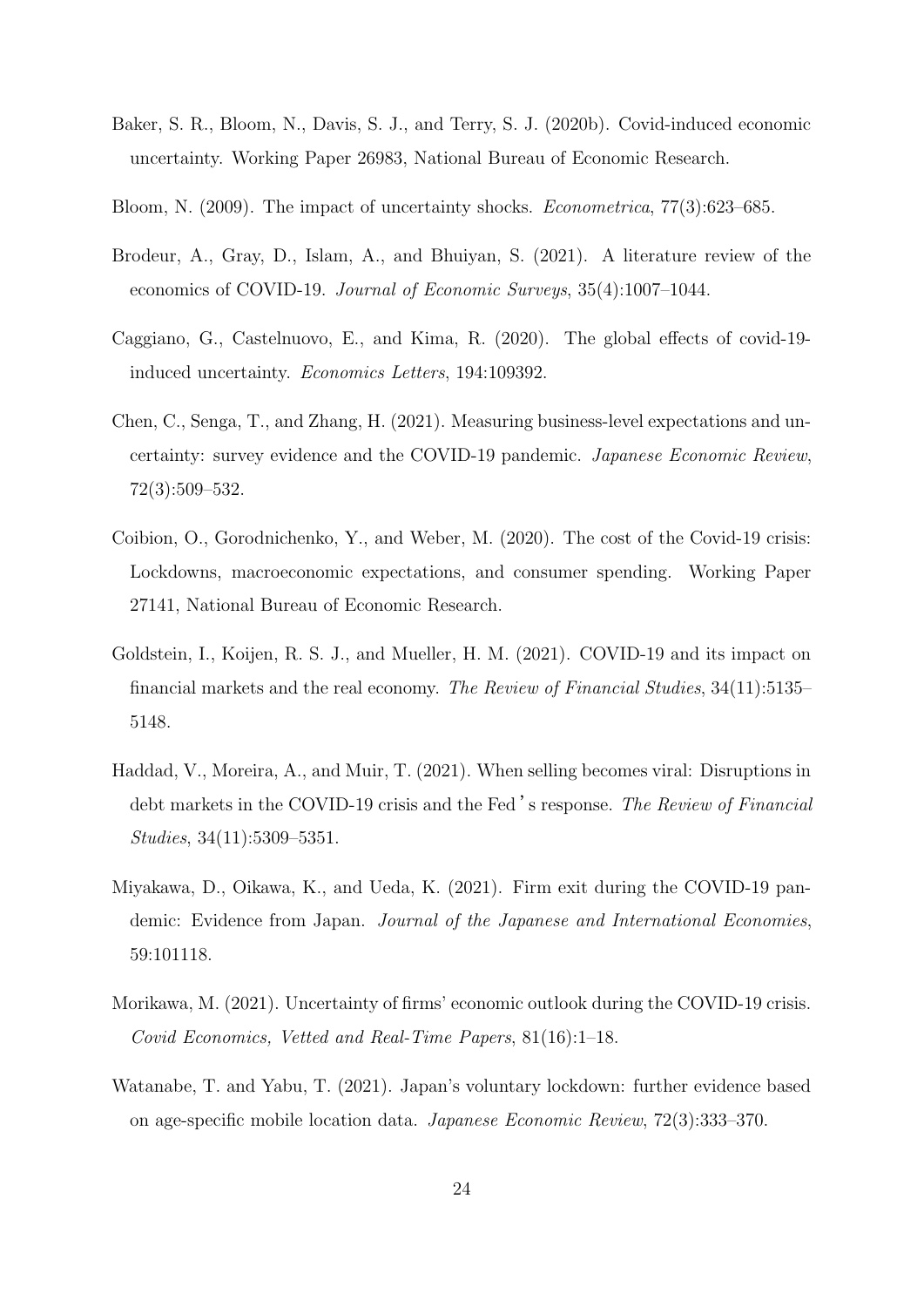# **A Appendix**

# <span id="page-25-0"></span>**A.1 Term set for newspaper-based uncertainty index**

| Term Genre             | English Term                                 | Japanese Term         |  |
|------------------------|----------------------------------------------|-----------------------|--|
| $E_{\text{conomy}}(E)$ | "economy" or "economic"                      | 経済 or 景気              |  |
| Uncertainty(U)         | "unclear"                                    | 不透明                   |  |
|                        | "uncertain" or "uncertainty"                 | 不確実 or 不確定 or 不安      |  |
| Corona(C)              | "coronavirus"                                | コロナウイルス               |  |
|                        | "Novel Coronavirus"                          | 新型コロナウイルス             |  |
|                        | "Novel Pneumonia"                            | 新型肺炎                  |  |
|                        | "Covid-19"                                   | Covid-19              |  |
| Policy(P)              | " $\text{tax}(\text{es})$ "                  | 税                     |  |
|                        | "taxation"                                   | 税制                    |  |
|                        | "government spending" or                     | 歳出                    |  |
|                        | "government expenditure"                     |                       |  |
|                        | "government revenue(s)"                      | 歳入 or 財源              |  |
|                        | "government budget"                          | 予算 or 財政              |  |
|                        | "policy debt"                                | 公的債務                  |  |
|                        | "government debt"                            | 国債 or 国の借金 or         |  |
|                        |                                              | 国の債務 or 政府債務 or 政府の債務 |  |
|                        | "government deficit(s)"                      | 財政赤字                  |  |
|                        | "BOJ"                                        | 日銀                    |  |
|                        | "Bank of Japan"                              | 日本銀行                  |  |
|                        | "central bank"                               | 中央銀行                  |  |
|                        | "The Fed"                                    | 連銀                    |  |
|                        | "Federal Reserve"                            | 連邦準備                  |  |
|                        | "regulation(s)" or "regulatory" or           | 規制 or 自由化             |  |
|                        | "regulate" or "deregulation" or "deregulate" |                       |  |
|                        | "structural reform"                          | 構造改革                  |  |
|                        | "legislation"                                | 法案                    |  |
|                        | "upper house"                                | 参議院 or 参院             |  |
|                        | "lower house"                                | 衆議院 or 衆院             |  |
|                        | "Diet"                                       | 国会                    |  |
|                        | "Prime minister"                             | 首相 or 総理              |  |
|                        | "Prime minister's office"                    | 官邸                    |  |

### Table A.1: Terms for EPU

*Notes*: The Japanese terms corresponding to the original English keywords are in accordance with those documented in [Arbatli et al.](#page-23-3) [\(2017](#page-23-3)).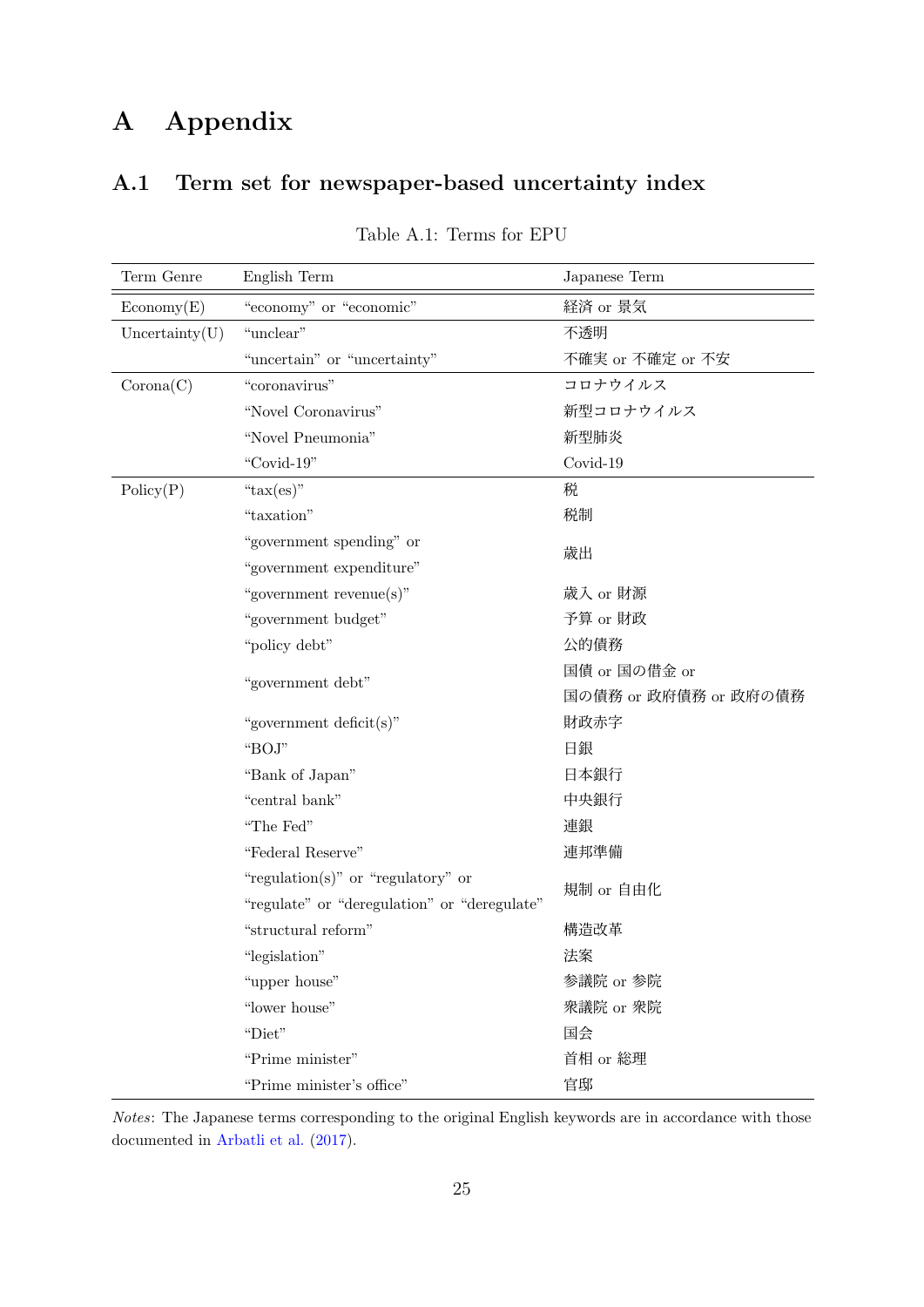### <span id="page-26-0"></span>**A.2 Data appendix**

#### **Newspaper articles**

The daily articles for Nikkei, Asahi, Mainichi, and Yomiuri are collected from their online database libraries, Nikkei Telecom, Kikuzo II, Maisaku, and Yomidasu-rekishikan, respectively. We used the data from January 1, 2020, to August 31, 2021. Note that January 2 is a newspaper holiday, on which day all the newspapers used in this paper publish neither morning nor evening editions.

#### **Infection status**

The data for the infection status of COVID-19 in Table [1](#page-11-0) are collected from the database of the Ministry of Health, Labour and Welfare ([https://www.mhlw.go.jp/stf/covid-19/open](https://www.mhlw.go.jp/stf/covid-19/open-data.html)[data.html\)](https://www.mhlw.go.jp/stf/covid-19/open-data.html). We use the daily nationwide series of the number of newly infected people, the number of participants with severe cases, and the number of deaths.

#### **Stock market variables**

Financial data are collected from Nikkei NEEDS-Financial Quest online database. The database provides the daily series of Nikkei 225 average and Nikkei Volatility Index. We used data for the business days from January 1, 2020, to August 31, 2021.

#### **Flow of people**

The mobility data are obtained from the *COVID-19 Community Mobility Reports*, released by Google LCC (<https://www.google.com/covid19/mobility/>), which provides us with the flow of people at six categories of locations: (a) Retail and recreation, (b) Grocery and pharmacy, (c) Parks, (d) Transit station, (e) Workplaces, and (f) Residential, in the form of change rates compared to the baseline values for each day of the week. The baselines are the median values of the flow of people on each day from January 3 to February 6, 2020. The data are released daily from February 15, 2020, and thus the estimated sample period using this mobility data is from February 15, 2020, to August 31, 2021, excluding the newspaper holiday on January 2.